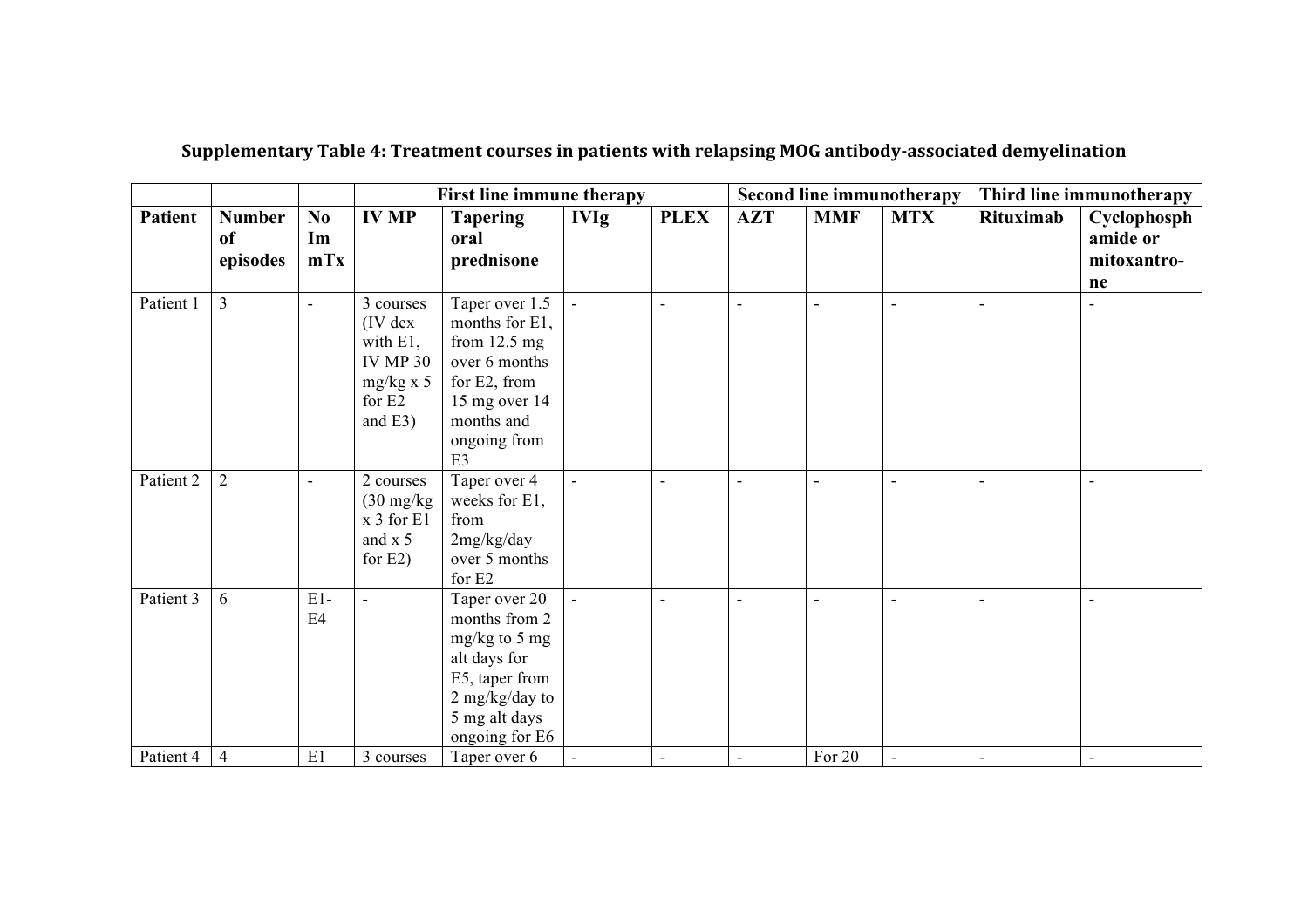|                |                                 |                  |                                                                                | First line immune therapy                                                                                                                                                                                     |                |                          |                          |                                                                                         | Second line immunotherapy | Third line immunotherapy |                                              |
|----------------|---------------------------------|------------------|--------------------------------------------------------------------------------|---------------------------------------------------------------------------------------------------------------------------------------------------------------------------------------------------------------|----------------|--------------------------|--------------------------|-----------------------------------------------------------------------------------------|---------------------------|--------------------------|----------------------------------------------|
| <b>Patient</b> | <b>Number</b><br>of<br>episodes | No.<br>Im<br>mTx | <b>IV MP</b>                                                                   | <b>Tapering</b><br>oral<br>prednisone                                                                                                                                                                         | <b>IVIg</b>    | <b>PLEX</b>              | <b>AZT</b>               | <b>MMF</b>                                                                              | <b>MTX</b>                | Rituximab                | Cyclophosph<br>amide or<br>mitoxantro-<br>ne |
|                |                                 |                  | $(30 \text{ mg/kg})$<br>x 5 for E2<br>and $x$ 3<br>for $E3$<br>and $E4$ )      | weeks from 2<br>mg/kg/day for<br>E1, taper over<br>7 months from<br>2mg/kg for E2,<br>taper over 12<br>months and<br>ongoing from<br>$60$ mg<br>once/week to<br>$20 \text{ mg}$<br>twice/week<br>maintenance) |                |                          |                          | months<br>$(200 \text{ mg})$<br>bd then<br>$300$ mg<br>bd<br>ongoing<br>followin<br>gE2 |                           |                          |                                              |
| Patient 5      | $\overline{2}$                  |                  | 2 courses<br>$(15 \text{ mg/kg})$<br>$x 5$ for $E1$<br>and $x$ 4<br>for $E2$ ) | Taper over 4<br>weeks for E1,<br>and from 20<br>mg/day over 8<br>months for E2                                                                                                                                |                | L,                       | $\overline{a}$           |                                                                                         | L,                        |                          |                                              |
| Patient 6      | 5                               | $\blacksquare$   | All five<br>episodes<br>treated<br>with 30<br>$mg/kg \times 3$                 | Taper from 1<br>mg/kg/day<br>over 6 weeks<br>$(E1)$ , 3 months<br>$(E2)$ , 3 weeks<br>$(E3 \text{ and } E4),$<br>and 25 days<br>(E5)                                                                          | $\overline{a}$ | $\overline{\phantom{a}}$ | $\overline{\phantom{0}}$ | $\sim$                                                                                  | $\overline{\phantom{a}}$  | $\overline{\phantom{a}}$ | $\sim$                                       |
| Patient 7      | $\overline{2}$                  | $\sim$           | 2 courses                                                                      | Taper from                                                                                                                                                                                                    | 1g/kg/day      | $\sim$                   | $\blacksquare$           |                                                                                         | $\blacksquare$            | $\blacksquare$           |                                              |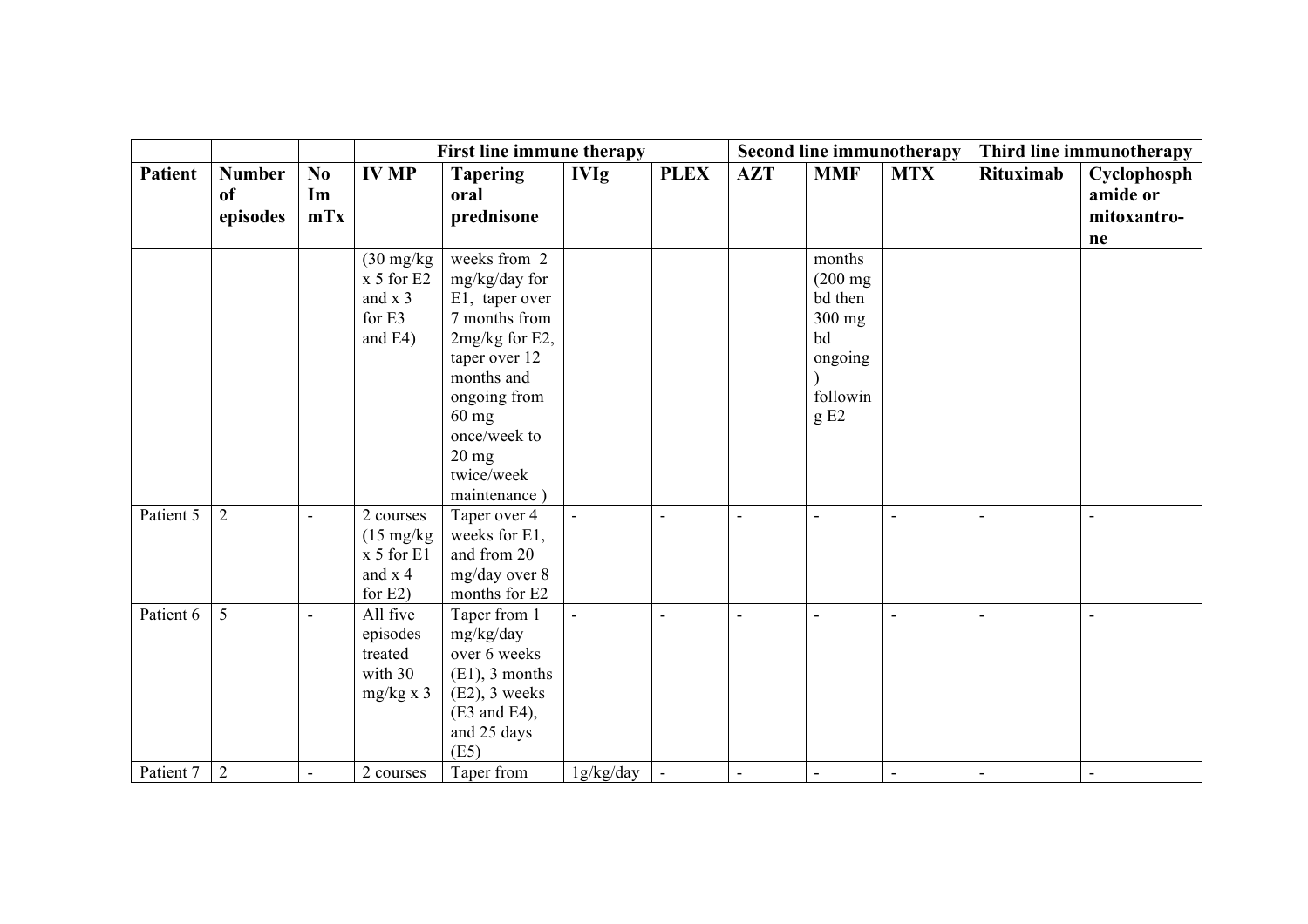|                |                                 |                          |                                                                        | First line immune therapy                                                                                                                         |                                                                                            |                |                          |                                                                                                                                                                                            | Second line immunotherapy | Third line immunotherapy |                                              |
|----------------|---------------------------------|--------------------------|------------------------------------------------------------------------|---------------------------------------------------------------------------------------------------------------------------------------------------|--------------------------------------------------------------------------------------------|----------------|--------------------------|--------------------------------------------------------------------------------------------------------------------------------------------------------------------------------------------|---------------------------|--------------------------|----------------------------------------------|
| <b>Patient</b> | <b>Number</b><br>of<br>episodes | No.<br>Im<br>mTx         | <b>IV MP</b>                                                           | <b>Tapering</b><br>oral<br>prednisone                                                                                                             | <b>IVIg</b>                                                                                | <b>PLEX</b>    | <b>AZT</b>               | <b>MMF</b>                                                                                                                                                                                 | <b>MTX</b>                | Rituximab                | Cyclophosph<br>amide or<br>mitoxantro-<br>ne |
|                |                                 |                          | $(30 \text{ mg/kg})$<br>x3 for E1<br>and $E2$ )                        | 2mg/kg/day<br>over 3 months<br>with E1, from<br>2mg/kg/day<br>over 2.5<br>months with<br>E2                                                       | once a<br>month for<br>two<br>months<br>after E2                                           |                |                          |                                                                                                                                                                                            |                           |                          |                                              |
| Patient 8      | 5                               | $\overline{\phantom{a}}$ | 3 courses<br>$(30 \text{ mg/kg})$<br>$x 3$ for<br>E2, E3<br>and $E5$ ) | Taper over 3<br>months for E1<br>and E2, and<br>over 13<br>months and<br>ongoing from<br>E3 to present<br>(currently 20)<br>mg alternate<br>days) | 1g/kg<br>$(45g)$ /<br>month<br>started<br>after E5,<br>now<br>ongoing<br>for $8$<br>months | $\blacksquare$ | $\overline{\phantom{a}}$ | For 6<br>months<br>followin<br>gE3<br>$(500 \text{ mg})$<br>bd then<br>750 mg<br>bd),<br>with 2<br>breakthr<br>ough<br>relapses<br>prompti<br>ng<br>switch<br>to<br>monthly<br><b>IVIg</b> | $\overline{\phantom{a}}$  | $\blacksquare$           | $\overline{\phantom{a}}$                     |
| Patient 9      | 8                               | $\sim$                   | 8 courses<br>$(500 \text{ mg x})$                                      | Taper from 25<br>mg od over 3                                                                                                                     | Induction<br>IVIg and                                                                      | $\blacksquare$ | ÷,                       | $\sim$                                                                                                                                                                                     | ÷,                        | $\overline{a}$           |                                              |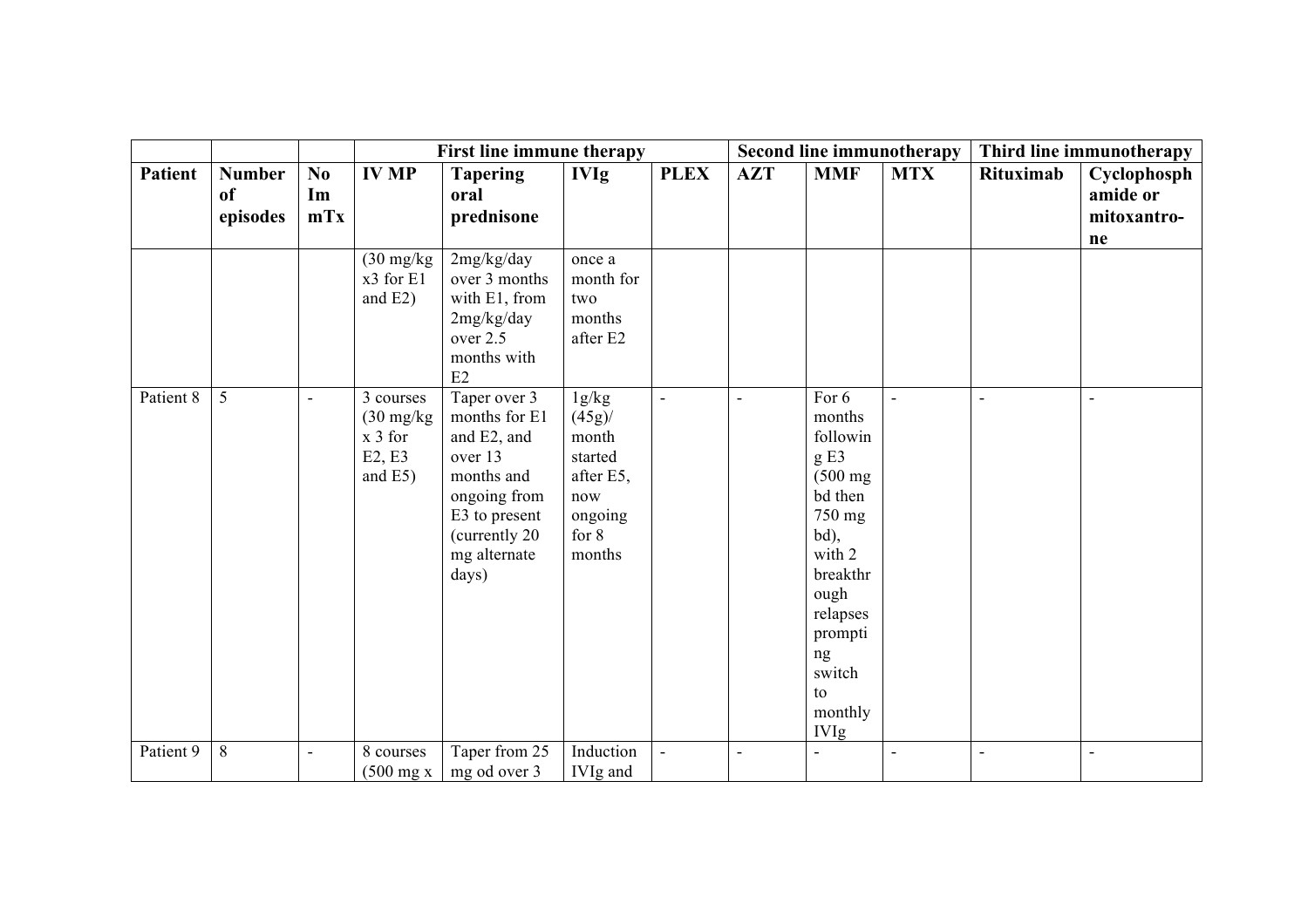|                |                                                                 |                                     |                                                                   | First line immune therapy                                                                                                                                                    |                                                                                                                                                                                                                   |             | <b>Second line immunotherapy</b> |                          |                | Third line immunotherapy |                                              |
|----------------|-----------------------------------------------------------------|-------------------------------------|-------------------------------------------------------------------|------------------------------------------------------------------------------------------------------------------------------------------------------------------------------|-------------------------------------------------------------------------------------------------------------------------------------------------------------------------------------------------------------------|-------------|----------------------------------|--------------------------|----------------|--------------------------|----------------------------------------------|
| <b>Patient</b> | <b>Number</b><br>of<br>episodes                                 | $\mathbf{N}\mathbf{0}$<br>Im<br>mTx | <b>IV MP</b>                                                      | <b>Tapering</b><br>oral<br>prednisone                                                                                                                                        | <b>IVIg</b>                                                                                                                                                                                                       | <b>PLEX</b> | <b>AZT</b>                       | <b>MMF</b>               | <b>MTX</b>     | Rituximab                | Cyclophosph<br>amide or<br>mitoxantro-<br>ne |
|                |                                                                 |                                     | 5 for<br>E1/E2<br>/E4/E5/E6<br>$/E7/E8$ , x<br>$7$ for E3)        | weeks for E2,<br>from 25 mg od<br>over 1 week<br>for E3 and E4,<br>from $37.5$ mg<br>od over 6<br>months for E5<br>and E6, from<br>25 mg od over<br>5 weeks for E7<br>and E8 | monthly<br>0.4g/kg<br>maintenan<br>ce over<br>189<br>months<br>starting<br>after E5 -<br>2 attempts<br>at<br>cessation<br>leading to<br>relapse<br>within 6<br>and 3<br>months<br>respective<br>ly (E6 and<br>E7) |             |                                  |                          |                |                          |                                              |
| Patient<br>10  | $5($ on<br>beta-<br>interferon<br>from E4<br>on for 4<br>years) | E3                                  | 4 courses<br>(20mg/kg)<br>day x 3<br>for $E1$ ,<br>E2, E4,<br>E5) | Taper over 3<br>weeks for E1,<br>E2, E4, E5                                                                                                                                  | $\mathbf{r}$                                                                                                                                                                                                      | ÷,          | $\blacksquare$                   | $\overline{\phantom{a}}$ | ÷,             | $\blacksquare$           | ÷,                                           |
| Patient<br>11  | $\overline{3}$                                                  | $\overline{\phantom{a}}$            | 2 courses<br>$(15 \text{ mg/kg})$                                 | Taper over 1<br>month from                                                                                                                                                   | $\overline{a}$                                                                                                                                                                                                    | ÷,          | $\blacksquare$                   |                          | $\blacksquare$ | $\overline{\phantom{0}}$ | $\blacksquare$                               |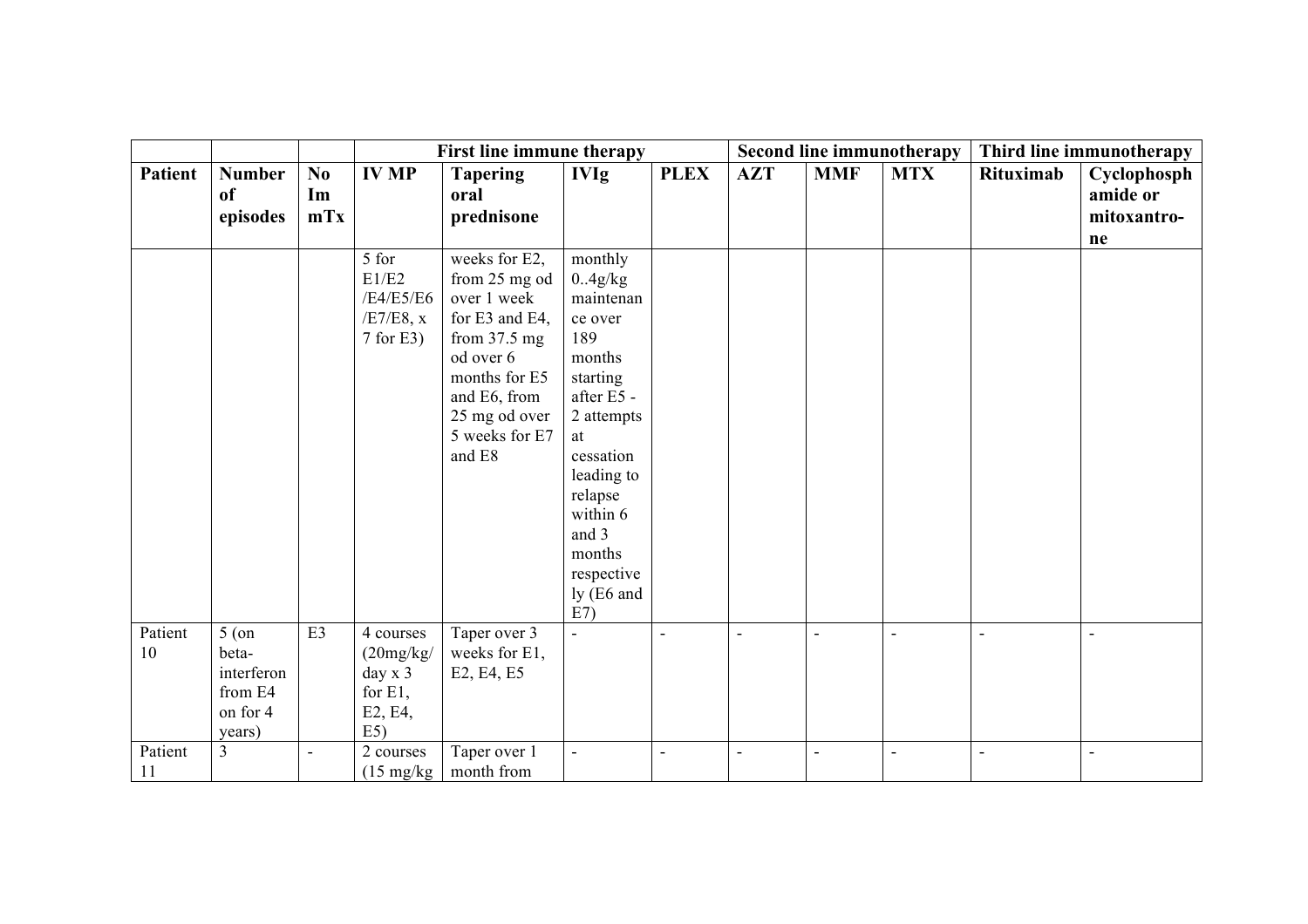|                |                |                |                | First line immune therapy |             |             |                |                | <b>Second line immunotherapy</b> | Third line immunotherapy |             |
|----------------|----------------|----------------|----------------|---------------------------|-------------|-------------|----------------|----------------|----------------------------------|--------------------------|-------------|
| <b>Patient</b> | <b>Number</b>  | No.            | <b>IV MP</b>   | <b>Tapering</b>           | <b>IVIg</b> | <b>PLEX</b> | <b>AZT</b>     | <b>MMF</b>     | <b>MTX</b>                       | Rituximab                | Cyclophosph |
|                | of             | Im             |                | oral                      |             |             |                |                |                                  |                          | amide or    |
|                | episodes       | mTx            |                | prednisone                |             |             |                |                |                                  |                          | mitoxantro- |
|                |                |                |                |                           |             |             |                |                |                                  |                          | ne          |
|                |                |                | $x 5$ for $E1$ | 2mg/kg/day                |             |             |                |                |                                  |                          |             |
|                |                |                | and $E2$ )     | for E1, taper             |             |             |                |                |                                  |                          |             |
|                |                |                |                | over 4 months             |             |             |                |                |                                  |                          |             |
|                |                |                |                | from 2                    |             |             |                |                |                                  |                          |             |
|                |                |                |                | mg/kg/day to              |             |             |                |                |                                  |                          |             |
|                |                |                |                | alternate day             |             |             |                |                |                                  |                          |             |
|                |                |                |                | 10 mg when                |             |             |                |                |                                  |                          |             |
|                |                |                |                | relapsed for              |             |             |                |                |                                  |                          |             |
|                |                |                |                | E2, taper over            |             |             |                |                |                                  |                          |             |
|                |                |                |                | 2.5 months                |             |             |                |                |                                  |                          |             |
|                |                |                |                | from 2                    |             |             |                |                |                                  |                          |             |
|                |                |                |                | mg/kg/day for             |             |             |                |                |                                  |                          |             |
|                |                |                |                | E <sub>3</sub>            |             |             |                |                |                                  |                          |             |
| Patient        | $\overline{2}$ | $\blacksquare$ | 15             | Taper over 7              | $\omega$    | L,          | $\blacksquare$ | $\blacksquare$ | $\overline{\phantom{a}}$         | $\blacksquare$           | ÷,          |
| 12             |                |                | mg/kg/da       | weeks from 20             |             |             |                |                |                                  |                          |             |
|                |                |                | y x 3 for      | mg od for E1,             |             |             |                |                |                                  |                          |             |
|                |                |                | E1 and x       | taper over 4              |             |             |                |                |                                  |                          |             |
|                |                |                | 5 for E2       | months from               |             |             |                |                |                                  |                          |             |
|                |                |                |                | 10 mg od after            |             |             |                |                |                                  |                          |             |
|                |                |                |                | E2 with E3                |             |             |                |                |                                  |                          |             |
|                |                |                |                | occurring at              |             |             |                |                |                                  |                          |             |
|                |                |                |                | dose of 7.5 mg            |             |             |                |                |                                  |                          |             |
|                |                |                |                | on alternate              |             |             |                |                |                                  |                          |             |
|                |                |                |                | days,                     |             |             |                |                |                                  |                          |             |
|                |                |                |                | increased back            |             |             |                |                |                                  |                          |             |
|                |                |                |                | to $12.5$ mg alt          |             |             |                |                |                                  |                          |             |
|                |                |                |                | days and then             |             |             |                |                |                                  |                          |             |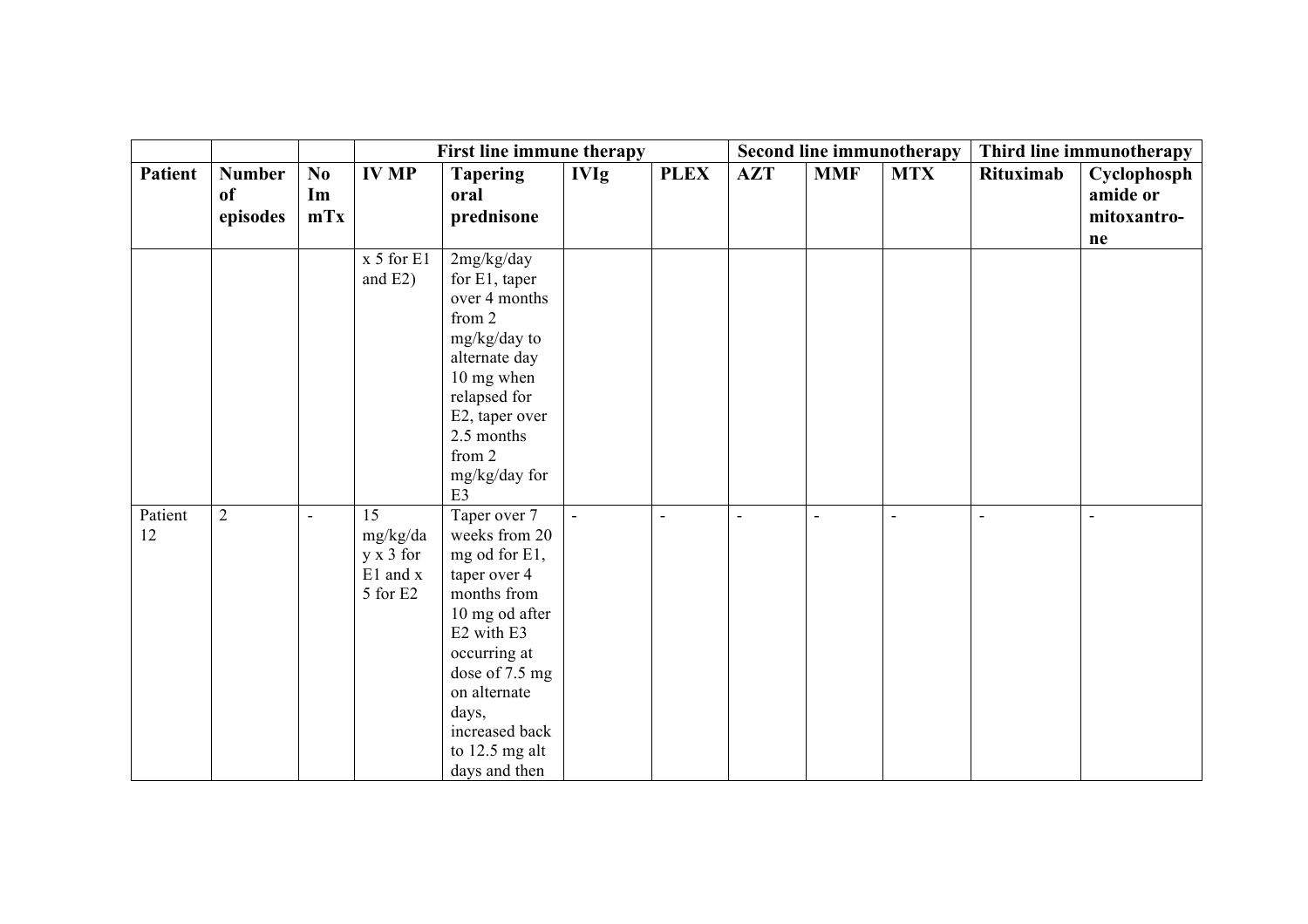|                |                                 |                                     |                                                                                                                     | First line immune therapy                                                                                                                                                                         |                                                                                                                                           |                          | Second line immunotherapy |                                                                                          |                | Third line immunotherapy |                                              |
|----------------|---------------------------------|-------------------------------------|---------------------------------------------------------------------------------------------------------------------|---------------------------------------------------------------------------------------------------------------------------------------------------------------------------------------------------|-------------------------------------------------------------------------------------------------------------------------------------------|--------------------------|---------------------------|------------------------------------------------------------------------------------------|----------------|--------------------------|----------------------------------------------|
| <b>Patient</b> | <b>Number</b><br>of<br>episodes | $\mathbf{N}\mathbf{0}$<br>Im<br>mTx | <b>IV MP</b>                                                                                                        | <b>Tapering</b><br>oral<br>prednisone                                                                                                                                                             | <b>IVIg</b>                                                                                                                               | <b>PLEX</b>              | <b>AZT</b>                | <b>MMF</b>                                                                               | <b>MTX</b>     | Rituximab                | Cyclophosph<br>amide or<br>mitoxantro-<br>ne |
|                |                                 |                                     |                                                                                                                     | tapered over 4<br>months to<br>cessation                                                                                                                                                          |                                                                                                                                           |                          |                           |                                                                                          |                |                          |                                              |
| Patient<br>13  | $\overline{3}$                  | $\overline{\phantom{a}}$            | <b>IV MP</b><br>dose and<br>duration<br>uncertain<br>for $E1, 20$<br>mg/kg/da<br>$y \times 3$ for<br>E <sub>3</sub> | Tapering over<br>18 months in<br>total from 10<br>mg od<br>(attempts to<br>wean below 3<br>mg and 2 mg<br>resulting in E2<br>and E3<br>relapses)                                                  | Following<br>E3, 2g/kg<br>for first<br>dose, then<br>1g/kg/mo<br>nth for 8<br>months,<br>then<br>every<br>second<br>month for<br>4 months | $\sim$                   | $\sim$                    | $\sim$                                                                                   | $\blacksquare$ | $\overline{a}$           | $\blacksquare$                               |
| Patient<br>14  | $\overline{4}$                  | $\overline{\phantom{a}}$            | 4 courses<br>(30mg/kg)<br>x 3 for all<br>$E1-E4$                                                                    | Taper over 4<br>weeks from 30<br>mg od for E1,<br>then following<br>E3 taper over<br>21 months<br>starting 30 mg<br>od when<br>relapsed at 8<br>months (E4) at<br>dose of 10 mg<br>alt days which | $\overline{\phantom{a}}$                                                                                                                  | $\overline{\phantom{a}}$ | $\overline{\phantom{a}}$  | Followi<br>ng E4, 1<br>$\ensuremath{\mathsf{g}}$ bd for<br>9<br>months<br>and<br>ongoing | $\Box$         | ÷,                       | ÷,                                           |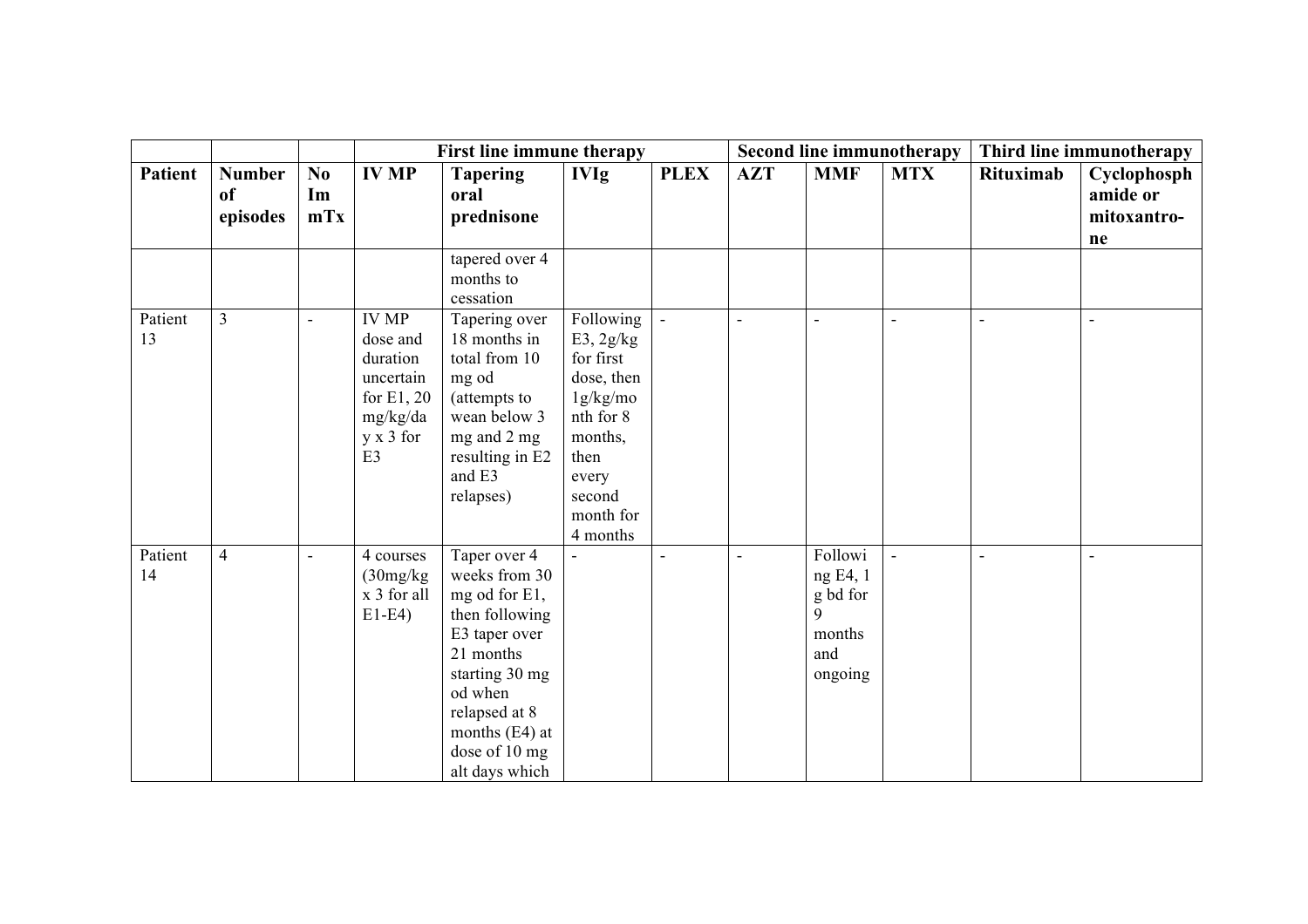|                |                                 |                                     |                                                              | First line immune therapy                                                                                                                                       |                                                                      |                | <b>Second line immunotherapy</b> |                                                                                                |            | Third line immunotherapy |                                              |
|----------------|---------------------------------|-------------------------------------|--------------------------------------------------------------|-----------------------------------------------------------------------------------------------------------------------------------------------------------------|----------------------------------------------------------------------|----------------|----------------------------------|------------------------------------------------------------------------------------------------|------------|--------------------------|----------------------------------------------|
| <b>Patient</b> | <b>Number</b><br>of<br>episodes | $\mathbf{N}\mathbf{0}$<br>Im<br>mTx | <b>IV MP</b>                                                 | <b>Tapering</b><br>oral<br>prednisone                                                                                                                           | <b>IVIg</b>                                                          | <b>PLEX</b>    | <b>AZT</b>                       | <b>MMF</b>                                                                                     | <b>MTX</b> | Rituximab                | Cyclophosph<br>amide or<br>mitoxantro-<br>ne |
|                |                                 |                                     |                                                              | led to increase<br>to 50 mg od<br>and further<br>taper for<br>another 13<br>months before<br>cessation                                                          |                                                                      |                |                                  |                                                                                                |            |                          |                                              |
| Patient<br>15  | $\overline{4}$                  |                                     | 3 courses<br>(30)<br>mg/kg/da<br>$y \times 3$ for<br>$E2-E4$ | Taper over 6<br>weeks from 40<br>mg od $(E1)$ ,<br>over 8 weeks<br>each from 20<br>mg od (E2 and<br>E3), and over<br>26 months<br>from 40 mg alt<br>days $(E4)$ | Monthly<br>IVIg for<br>26<br>months<br>after E4<br>6g (0.5)<br>g/kg) | $\Box$         | $\blacksquare$                   |                                                                                                | L,         |                          |                                              |
| Patient<br>16  | $\overline{3}$                  |                                     | 3 courses<br>$(30 \text{ mg/kg})$<br>$x 3$ for<br>$E1-E3$    | Taper from<br>2mg/kg/day<br>over 7 weeks<br>for $E1, 6$<br>months for E2,<br>then ongoing<br>maintenance<br>after E3,<br>currently at 7.5<br>mg alt days 23     | $2g/kg \times 2$<br>days                                             | $\blacksquare$ |                                  | For 15<br>months<br>$(500 \text{ mg})$<br>od then<br>360 mg<br>bd) after<br>E2, then<br>ceased |            |                          |                                              |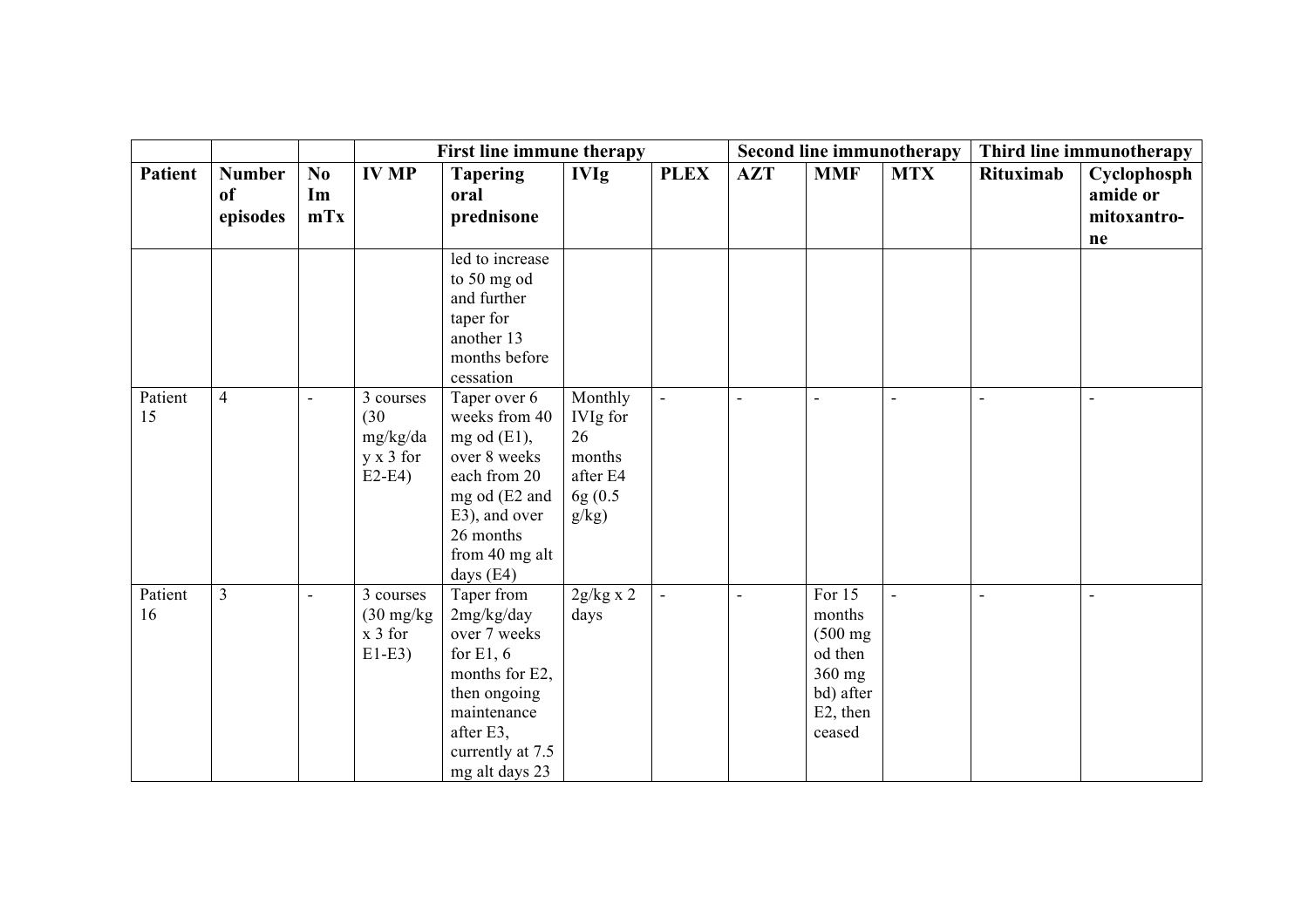|                |                                 |                                                               |                                                            | <b>First line immune therapy</b>                                                                                                                                |                                                                                      |                |                | <b>Second line immunotherapy</b> | Third line immunotherapy |                          |                                              |
|----------------|---------------------------------|---------------------------------------------------------------|------------------------------------------------------------|-----------------------------------------------------------------------------------------------------------------------------------------------------------------|--------------------------------------------------------------------------------------|----------------|----------------|----------------------------------|--------------------------|--------------------------|----------------------------------------------|
| <b>Patient</b> | <b>Number</b><br>of<br>episodes | $\bf No$<br>Im<br>mTx                                         | <b>IV MP</b>                                               | <b>Tapering</b><br>oral<br>prednisone<br>months after                                                                                                           | <b>IVIg</b>                                                                          | <b>PLEX</b>    | <b>AZT</b>     | <b>MMF</b>                       | <b>MTX</b>               | <b>Rituximab</b>         | Cyclophosph<br>amide or<br>mitoxantro-<br>ne |
|                |                                 |                                                               |                                                            | E3                                                                                                                                                              |                                                                                      |                |                |                                  |                          |                          |                                              |
| Patient<br>17  | $\overline{2}$                  | $\blacksquare$                                                | 30mg/kg<br>$x 5$ for $E1$<br>and $x$ 3<br>for E2           | Taper over 16<br>months from<br>onset (E2<br>occurred when<br>down to 2.5<br>mg alt days<br>prompting<br>increasing<br>dose),<br>currently on<br>10 mg alt days | 2g/kg<br>induction<br>dose with<br>E1 then<br>1g/kg<br>monthly<br>for $16$<br>months | $\sim$         |                | $\sim$                           |                          |                          |                                              |
| Patient<br>18  | $\overline{3}$                  | E2<br>(only<br>treate<br>d<br>with<br>antie<br>pilep<br>tics) | 30<br>mg/kg/da<br>$y \times 3$ for<br>E1 and x<br>5 for E3 | Taper over 5<br>weeks from 40<br>mg od for E1,<br>from 30 mg od<br>now ongoing<br>taper at 1.5<br>months post<br>E3                                             | 2g/kg<br>dose after<br>E <sub>3</sub>                                                | $\overline{a}$ | $\blacksquare$ |                                  |                          |                          |                                              |
| Patient<br>19  | $\overline{2}$                  |                                                               | 15 mg/kg<br>x 5 for E1<br>and E2                           | Taper over 2<br>weeks for E1,<br>taper from 1<br>mg/kg/day<br>over 5 months                                                                                     | $\overline{\phantom{a}}$                                                             | $\blacksquare$ | $\blacksquare$ | $\blacksquare$                   | $\blacksquare$           | $\overline{\phantom{0}}$ | $\overline{\phantom{a}}$                     |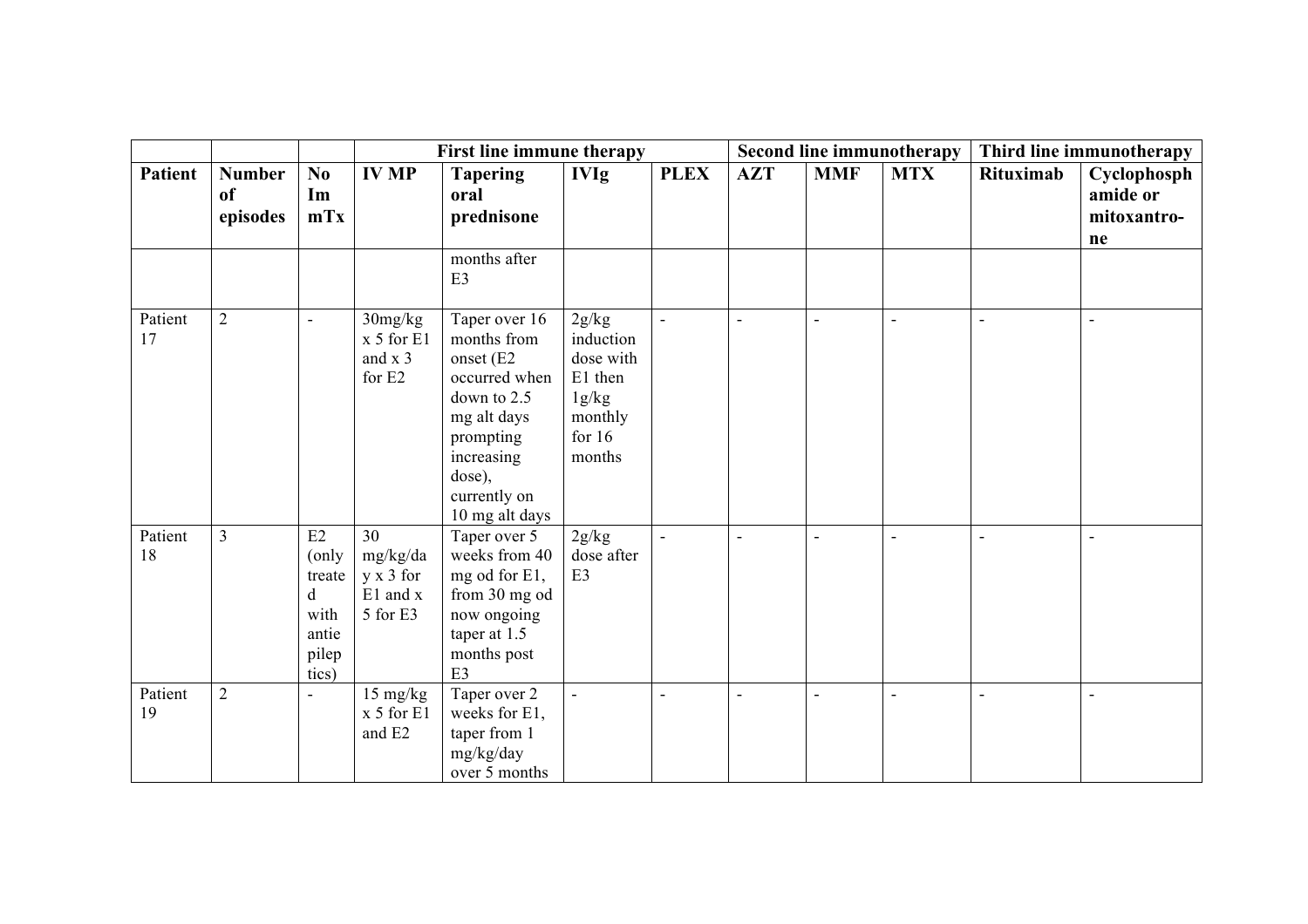|                |                                 |                                                                          |                                                                                                 | First line immune therapy                                                                                                    |                                                |                          |                |                                                                                                            | <b>Second line immunotherapy</b> |                  | Third line immunotherapy                     |
|----------------|---------------------------------|--------------------------------------------------------------------------|-------------------------------------------------------------------------------------------------|------------------------------------------------------------------------------------------------------------------------------|------------------------------------------------|--------------------------|----------------|------------------------------------------------------------------------------------------------------------|----------------------------------|------------------|----------------------------------------------|
| <b>Patient</b> | <b>Number</b><br>of<br>episodes | No<br>Im<br>mTx                                                          | <b>IV MP</b>                                                                                    | <b>Tapering</b><br>oral<br>prednisone                                                                                        | <b>IVIg</b>                                    | <b>PLEX</b>              | <b>AZT</b>     | <b>MMF</b>                                                                                                 | <b>MTX</b>                       | <b>Rituximab</b> | Cyclophosph<br>amide or<br>mitoxantro-<br>ne |
|                |                                 |                                                                          |                                                                                                 | for E2                                                                                                                       |                                                |                          |                |                                                                                                            |                                  |                  |                                              |
| Patient<br>20  | 5                               | E1<br>and<br>E2<br>only<br>treate<br>d<br>with<br>antie<br>pilep<br>tics | 1g/day x<br>3 for E3-5                                                                          | Taper over 10<br>weeks from 40<br>mg od for E3<br>and E4, taper<br>over 4 months<br>from 60 mg od<br>for E5                  | Monthly<br><b>IVIg</b> for<br>last 4<br>months | $\overline{\phantom{a}}$ |                |                                                                                                            | ÷                                | $\blacksquare$   | ÷,                                           |
| Patient<br>21  | 5                               |                                                                          | $20 \frac{\text{mg}}{\text{kg}}$<br>$x 3$ for<br>E1, 30<br>$mg/kg \times 5$<br>for E2<br>and E3 | Taper over 4<br>weeks from<br>2mg/kg(40)<br>mg od) for E1,<br>taper over 8<br>weeks for E2,<br>then ongoing<br>for 15 months | $2$ g/kg for<br>2 days for<br>E2 and E3        | $\overline{\phantom{a}}$ | $\blacksquare$ | After<br>E4, 500<br>mg bd<br>then<br>increase<br>$d$ to $600$<br>mg bd<br>(15)<br>months<br>and<br>ongoing | $\overline{\phantom{a}}$         | $\sim$           | L,                                           |
| Patient<br>22  | $\overline{2}$                  | $\blacksquare$                                                           | 500 mg x<br>5 for E1,<br>x 3 for E2                                                             | Taper over 4<br>weeks from 2<br>mg/kg for E1,<br>taper over 4                                                                | ä,                                             | ÷,                       |                |                                                                                                            | ÷                                |                  |                                              |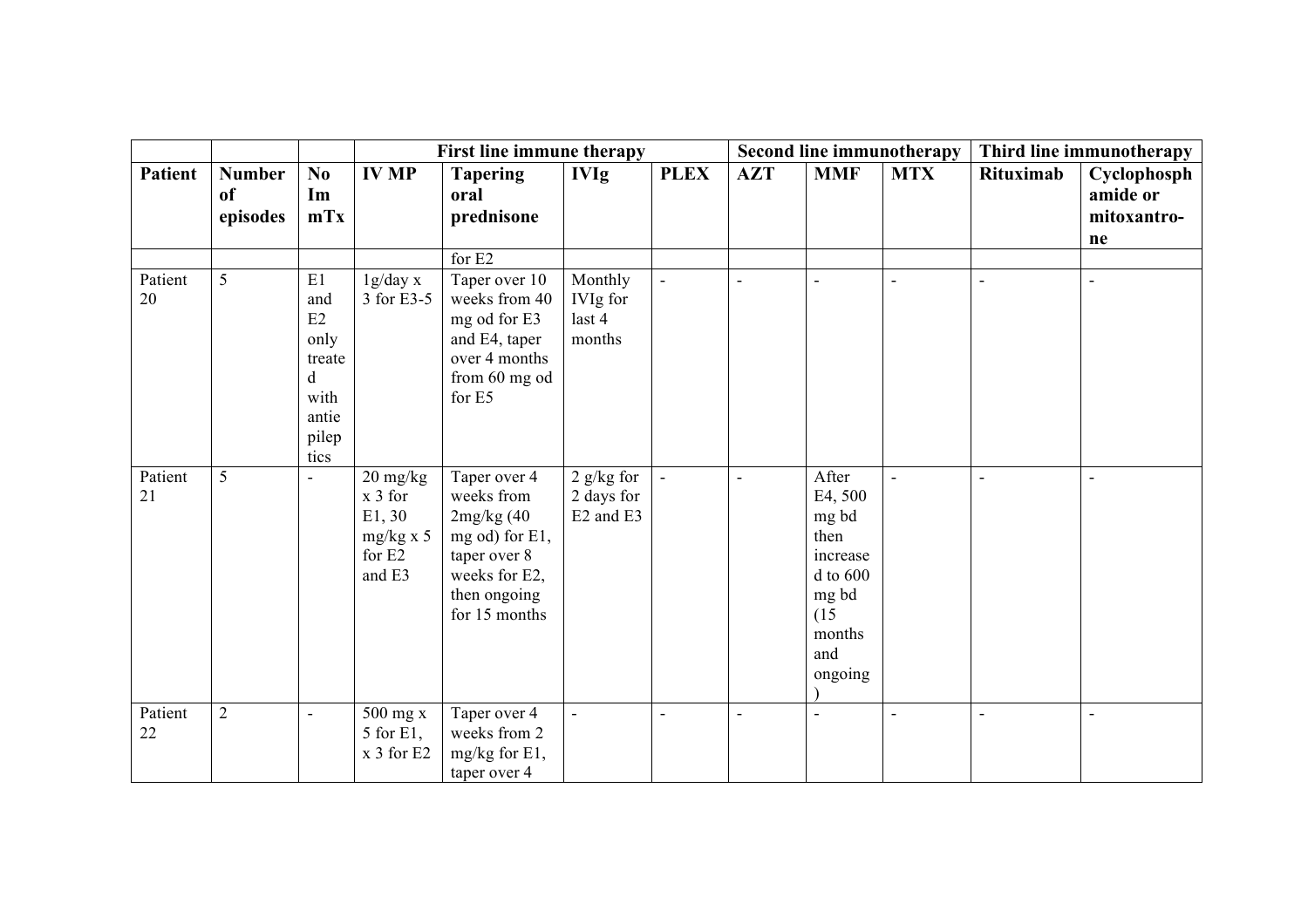|                |                                 |                          |                                                                        | First line immune therapy                                                                                                                                                                                                                              |                |             |                |                                                                 | Second line immunotherapy |                | Third line immunotherapy                     |
|----------------|---------------------------------|--------------------------|------------------------------------------------------------------------|--------------------------------------------------------------------------------------------------------------------------------------------------------------------------------------------------------------------------------------------------------|----------------|-------------|----------------|-----------------------------------------------------------------|---------------------------|----------------|----------------------------------------------|
| <b>Patient</b> | <b>Number</b><br>of<br>episodes | No<br>Im<br>mTx          | <b>IV MP</b>                                                           | <b>Tapering</b><br>oral<br>prednisone                                                                                                                                                                                                                  | <b>IVIg</b>    | <b>PLEX</b> | <b>AZT</b>     | <b>MMF</b>                                                      | <b>MTX</b>                | Rituximab      | Cyclophosph<br>amide or<br>mitoxantro-<br>ne |
|                |                                 |                          |                                                                        | months for E2,<br>taper over 10<br>weeks for E3                                                                                                                                                                                                        |                |             |                |                                                                 |                           |                |                                              |
| Patient<br>23  | $\overline{3}$                  |                          | 30mg/kg<br>$x 3$ for<br>E1, 1g<br>single<br>dose for<br>E <sub>3</sub> | Taper over 7<br>weeks from 60<br>mg od for E1.<br>For E2, started<br>at 60 mg od,<br>with slow<br>wean and<br>relapse<br>prompting<br>increase and<br>continuation of<br>slow taper<br>(now 11)<br>months<br>ongoing at 20<br>mg on<br>alternate days) | $\mathbf{r}$   | L,          | $\sim$         | $\sim$                                                          | $\overline{a}$            | $\overline{a}$ | $\overline{a}$                               |
| Patient<br>24  | $\overline{2}$                  | $\overline{\phantom{a}}$ | 30<br>mg/kg/da<br>$y \times 5$ for<br>E1 and E2                        | Taper over 3<br>weeks from 15<br>mg od for E1,<br>taper over 14<br>months from<br>18 mg od for<br>$\mathrm{E}2$                                                                                                                                        | $\blacksquare$ | L,          | $\blacksquare$ | $\overline{500}$ mg<br>od for<br>15<br>months<br>and<br>ongoing | $\overline{a}$            |                | $\blacksquare$                               |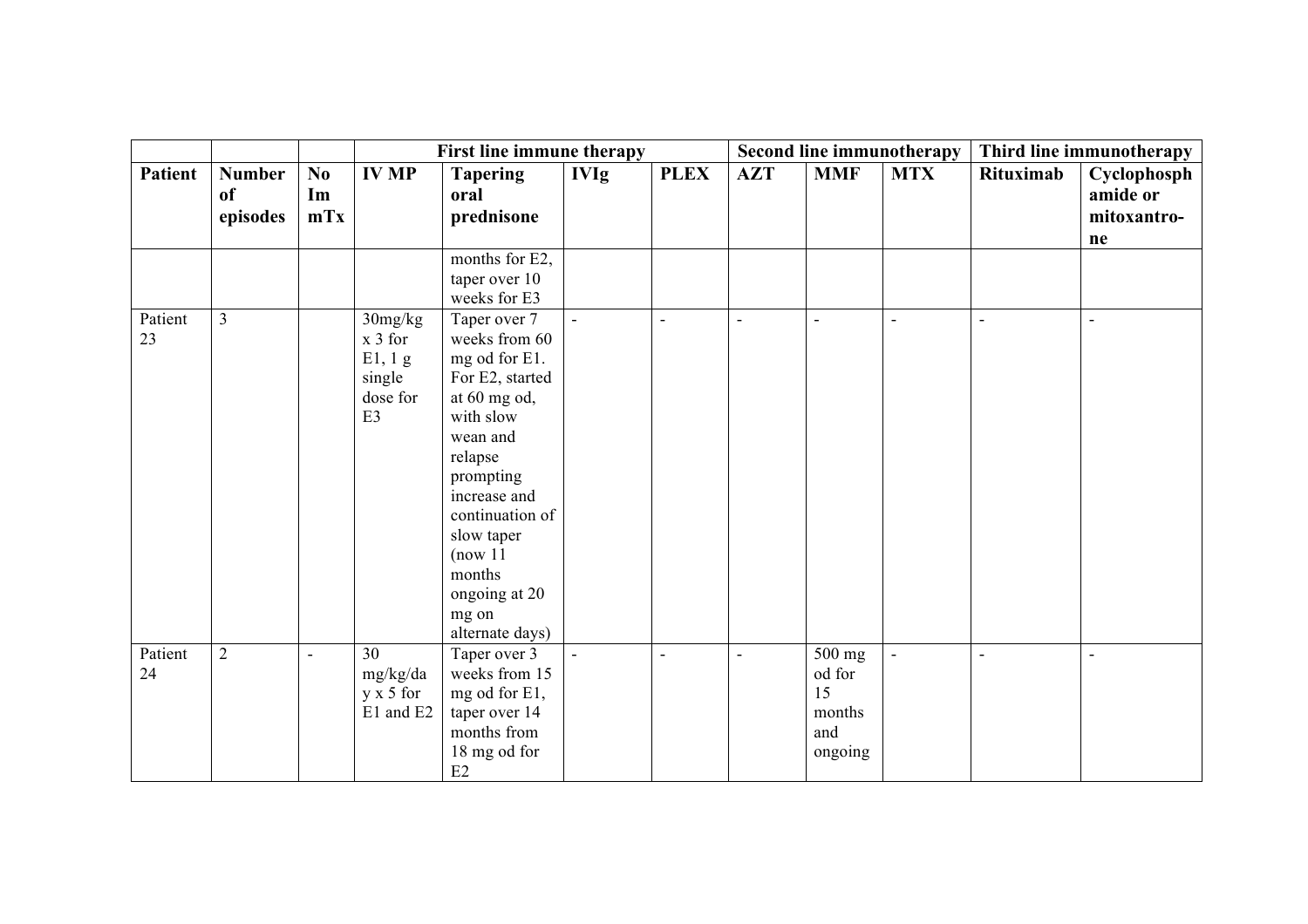|                |                                 |                                                 |                                                                                        | First line immune therapy                                                                       |                                                                               |                |                |                                                                                 | <b>Second line immunotherapy</b> | Third line immunotherapy                                                                            |                                              |
|----------------|---------------------------------|-------------------------------------------------|----------------------------------------------------------------------------------------|-------------------------------------------------------------------------------------------------|-------------------------------------------------------------------------------|----------------|----------------|---------------------------------------------------------------------------------|----------------------------------|-----------------------------------------------------------------------------------------------------|----------------------------------------------|
| <b>Patient</b> | <b>Number</b><br>of<br>episodes | $\bf No$<br>Im<br>mTx                           | <b>IV MP</b>                                                                           | <b>Tapering</b><br>oral<br>prednisone                                                           | <b>IVIg</b>                                                                   | <b>PLEX</b>    | <b>AZT</b>     | <b>MMF</b>                                                                      | <b>MTX</b>                       | <b>Rituximab</b>                                                                                    | Cyclophosph<br>amide or<br>mitoxantro-<br>ne |
| Patient<br>25  | $\overline{3}$                  | $\rm E1$                                        | x 3 days<br>each for<br>E <sub>2</sub> and E <sub>3</sub>                              | Taper over 5<br>months from<br>25 mg od for<br>E2, ongoing at<br>4 months for<br>E <sub>3</sub> |                                                                               | L,             |                |                                                                                 |                                  |                                                                                                     |                                              |
| Patient<br>26  | $\overline{2}$                  |                                                 | $30$ mg/kg<br>$x 5$ for $E1$<br>and E2,<br>with<br>second 3<br>day<br>course for<br>E2 | Taper over 3<br>weeks from 40<br>mg od for E1,<br>taper over 1<br>year from 60<br>mg od for E2  | 2g/kg<br>over 2<br>days for<br>E2                                             | $\overline{a}$ | $\overline{a}$ | 1 <sub>g</sub><br>mane<br>750 mg<br>nocte<br>for 25<br>months<br>and<br>ongoing | $\overline{a}$                   | $\overline{a}$                                                                                      | $\blacksquare$                               |
| Patient<br>27  | $\overline{4}$                  | E1,<br>E4<br>(only)<br>anti-<br>epile<br>ptics) | $1g \times 3$ for<br>E1 and E2                                                         | Taper over 3<br>weeks from 50<br>mg od for E2                                                   | $\sim$                                                                        |                | $\blacksquare$ |                                                                                 |                                  |                                                                                                     |                                              |
| Patient<br>28  | $\overline{3}$                  |                                                 | 30mg/kg<br>x 3 for all<br>three<br>episodes                                            | Taper over 5<br>weeks for E1<br>and E2, and<br>over 6 weeks<br>for E3 from 50<br>mg od          | 1g/kg on<br>one<br>occasion<br>for $E2$ ,<br>then<br>induction<br>$2g/kg$ and | ä,             |                |                                                                                 | $\overline{a}$                   | redosed 4<br>times with B<br>cell<br>repopulation;<br>375 mg/m $2 x$<br>4 infusions<br>for fist two |                                              |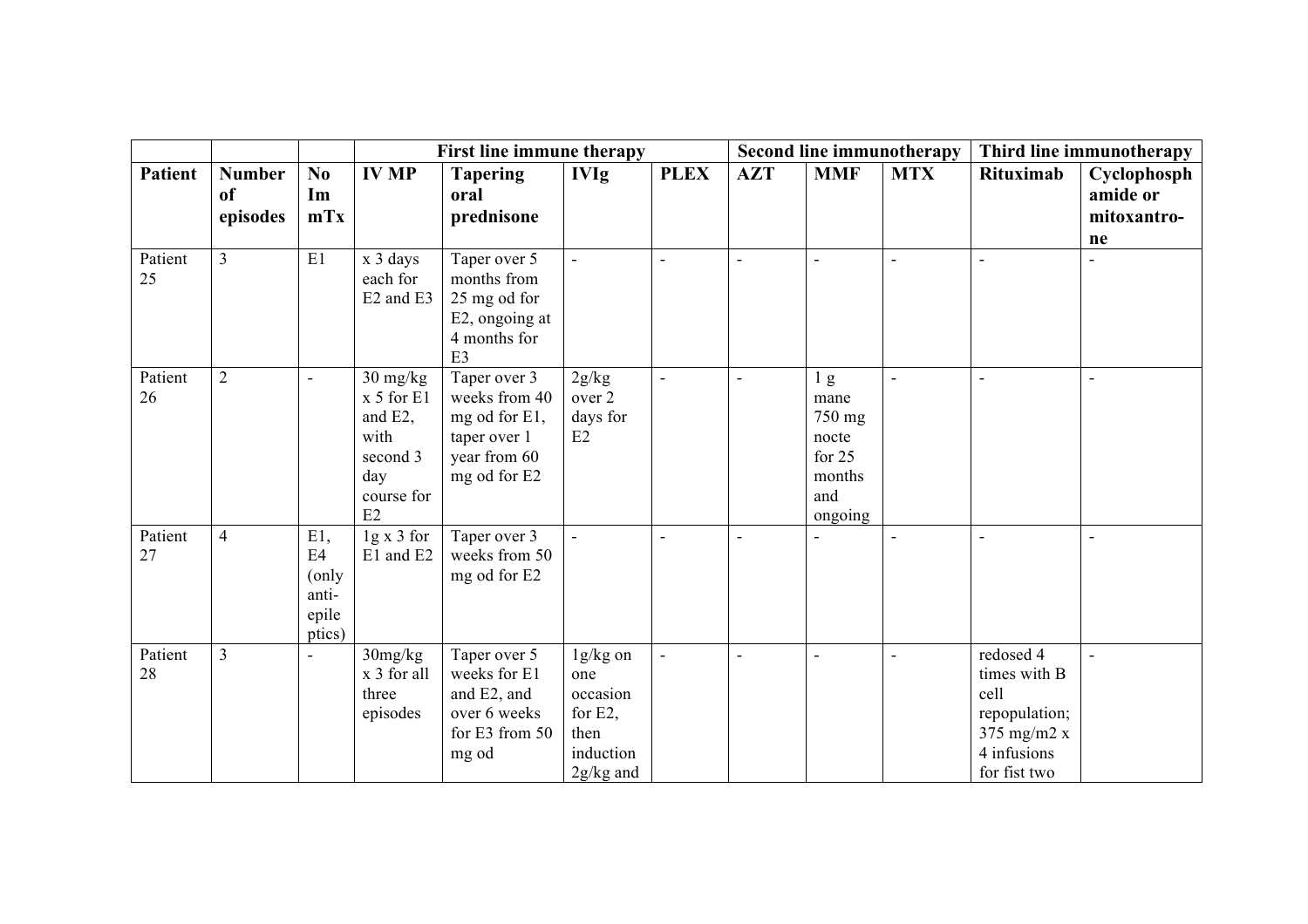|                |                                 |                                                                                                                       |                                            | First line immune therapy                                                                                                                        |                               |                |                | <b>Second line immunotherapy</b> |                |                                                                                                      | Third line immunotherapy                     |  |
|----------------|---------------------------------|-----------------------------------------------------------------------------------------------------------------------|--------------------------------------------|--------------------------------------------------------------------------------------------------------------------------------------------------|-------------------------------|----------------|----------------|----------------------------------|----------------|------------------------------------------------------------------------------------------------------|----------------------------------------------|--|
| <b>Patient</b> | <b>Number</b><br>of<br>episodes | No<br>Im<br>mTx                                                                                                       | <b>IV MP</b>                               | <b>Tapering</b><br>oral<br>prednisone                                                                                                            | <b>IVIg</b>                   | <b>PLEX</b>    | <b>AZT</b>     | <b>MMF</b>                       | <b>MTX</b>     | Rituximab                                                                                            | Cyclophosph<br>amide or<br>mitoxantro-<br>ne |  |
|                |                                 |                                                                                                                       |                                            |                                                                                                                                                  | monthly<br>for $27$<br>months |                |                |                                  |                | courses, and<br>single<br>infusions of<br>700 mg (as<br>per weight)<br>for third and<br>fourth doses |                                              |  |
| Patient<br>29  | $\overline{4}$                  | $+2$<br>episo<br>des<br>(E <sub>3</sub> )<br>and<br>$E4-$<br>latter<br>treate<br>d<br>with<br>$\beta$ -<br><b>IFN</b> | $30 \text{ mg/kg}$<br>IV MP x<br>3 for E1, | Initial planned<br>taper over 2<br>weeks from 50<br>mg od, but<br>relapse leading<br>to an increase<br>back to 50 mg<br>od and a 5<br>week taper | ÷,                            | L,             | $\sim$         | $\sim$                           | $\overline{a}$ |                                                                                                      |                                              |  |
| Patient<br>30  | $\overline{2}$                  |                                                                                                                       | $30$ mg/kg<br>3 for E1<br>and E2           | Taper over 6<br>weeks from 50<br>mg od for E2                                                                                                    | $\blacksquare$                | $\overline{a}$ | $\sim$         | $\sim$                           | $\overline{a}$ | $\overline{a}$                                                                                       | L,                                           |  |
| Patient<br>31  | $\overline{3}$                  | E2                                                                                                                    | 1g/day x<br>3 for E3                       | Taper over 2<br>weeks from 25<br>mg od for E1,<br>taper over 5<br>weeks from 50                                                                  | $\overline{\phantom{a}}$      | $\blacksquare$ | $\blacksquare$ | $\sim$                           | $\blacksquare$ | $1000$ mg $2x$<br>7 months<br>after E3<br>following<br><b>MOG</b>                                    | L.                                           |  |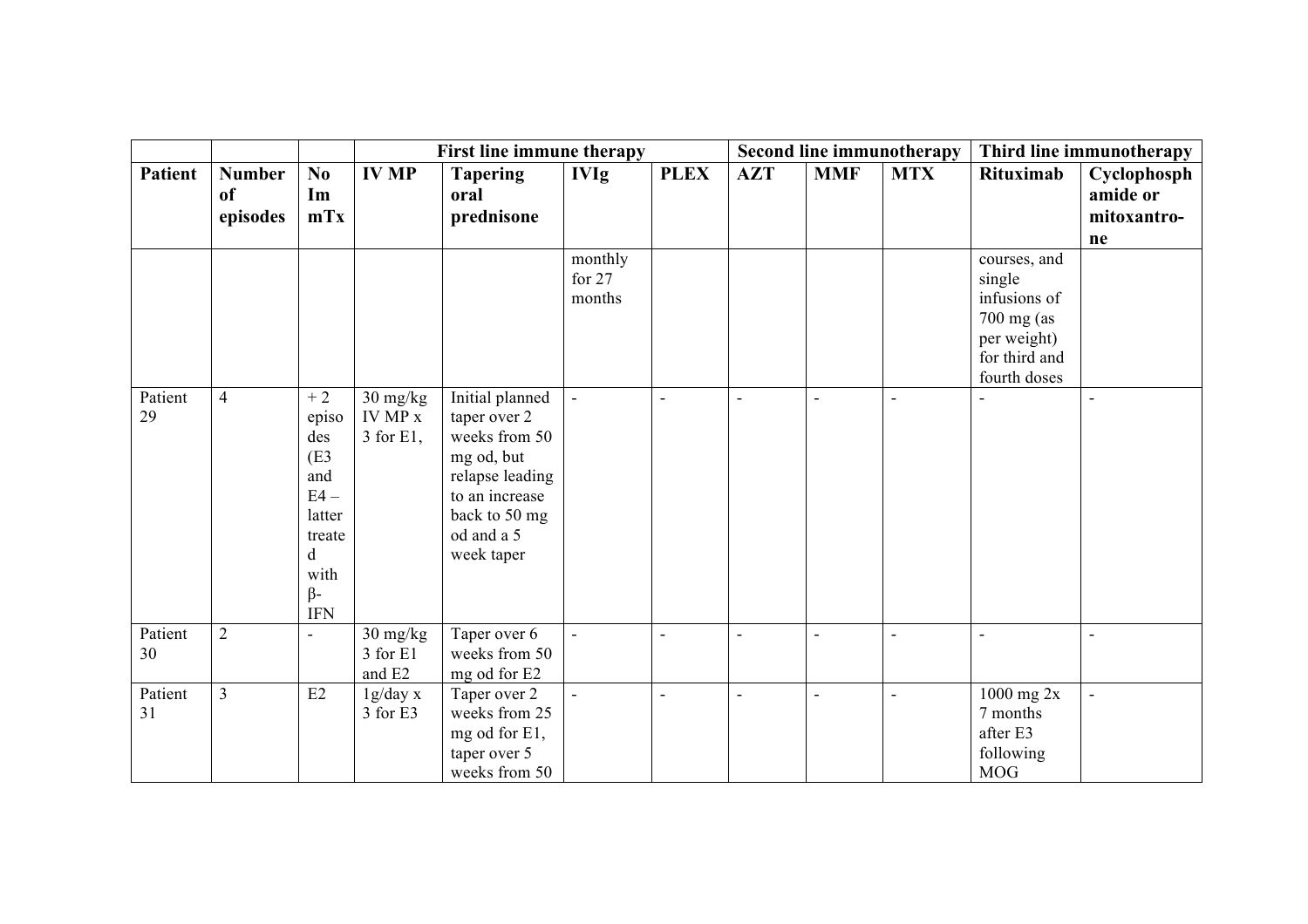|                |                                 |                             |                                                      | First line immune therapy                                                                                                            |                                                                      |                                                                                       |                                                        | <b>Second line immunotherapy</b> | Third line immunotherapy |                                                                                                                   |                                                                                                       |
|----------------|---------------------------------|-----------------------------|------------------------------------------------------|--------------------------------------------------------------------------------------------------------------------------------------|----------------------------------------------------------------------|---------------------------------------------------------------------------------------|--------------------------------------------------------|----------------------------------|--------------------------|-------------------------------------------------------------------------------------------------------------------|-------------------------------------------------------------------------------------------------------|
| <b>Patient</b> | <b>Number</b><br>of<br>episodes | N <sub>0</sub><br>Im<br>mTx | <b>IV MP</b>                                         | <b>Tapering</b><br>oral<br>prednisone                                                                                                | <b>IVIg</b>                                                          | <b>PLEX</b>                                                                           | <b>AZT</b>                                             | <b>MMF</b>                       | <b>MTX</b>               | <b>Rituximab</b>                                                                                                  | Cyclophosph<br>amide or<br>mitoxantro-<br>ne                                                          |
|                |                                 |                             |                                                      | mg od for E3                                                                                                                         |                                                                      |                                                                                       |                                                        |                                  |                          | antibody<br>positive<br>result                                                                                    |                                                                                                       |
| Patient<br>32  | $\overline{3}$                  |                             | 3 day<br>course<br>with each<br>of three<br>episodes | Taper over 6<br>weeks with<br>$E1$ , over 3<br>months with<br>E2, and over 6<br>months with<br>E3 (all starting<br>from 60 mg<br>od) | 2g/kg<br>with E1,<br>monthly<br>1g/kg<br>over 3<br>months<br>with E2 | $\overline{\phantom{a}}$                                                              |                                                        | $+1$ g bd<br>for $18$<br>months  | $\overline{a}$           |                                                                                                                   |                                                                                                       |
| Patient<br>33  | $\overline{2}$                  | E1                          | 1g/day x<br>3                                        | Taper over 12<br>months from<br>60 mg od for<br>E2                                                                                   |                                                                      | 6<br>exchang<br>es<br>followin<br>gE2                                                 | 12<br>months<br>of 150<br>mg od<br>followin<br>g cyclo | $\blacksquare$                   | $\overline{\phantom{a}}$ | $\overline{a}$                                                                                                    | 12 months of<br>100 mg od of<br>cyclophospha<br>mide<br>following E2<br>(concurrent<br>with steroids) |
| Patient<br>34  | 5                               | E1<br>and<br>E2             | $1$ g/day x<br>5 E1-E3                               | one short taper<br>(over 1)<br>month), and<br>then 37<br>months of<br>tapered<br>steroids (from<br>80 mg down to                     | $\Box$                                                               | monthly<br>for $10$<br>months<br>after E4,<br>and then<br>again<br>for $14$<br>months | $\overline{a}$                                         | 1gbd<br>for 37<br>months         | ÷,                       | $+3$ courses<br>over 24<br>months (first)<br>course 1 g x<br>2 infusions,<br>second<br>course 1 g<br>resulting in |                                                                                                       |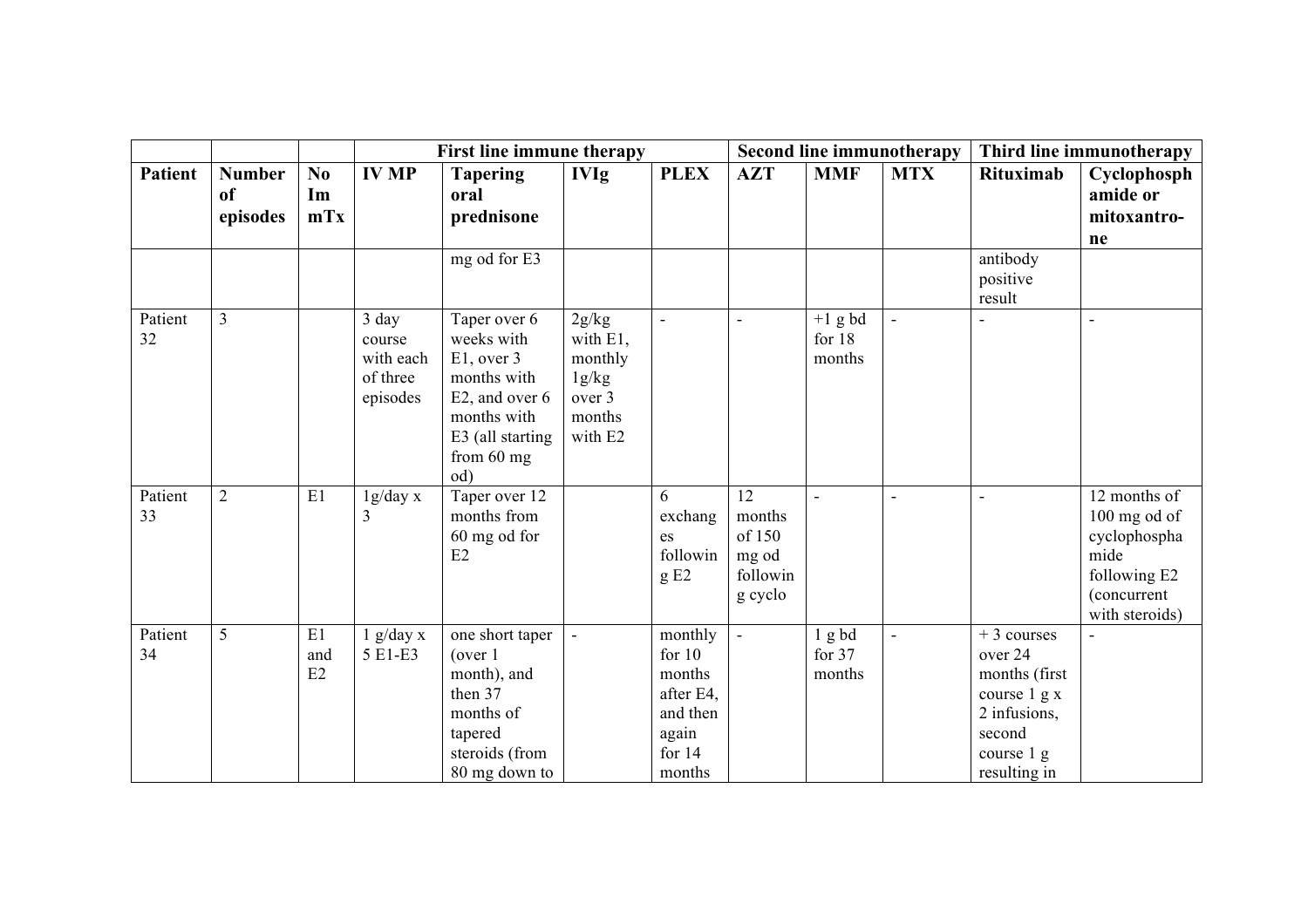|                |                                 |                 |                                                           | First line immune therapy                                                                                                              |                |                              | Second line immunotherapy |                                       |                          | Third line immunotherapy                                                                                     |                                              |
|----------------|---------------------------------|-----------------|-----------------------------------------------------------|----------------------------------------------------------------------------------------------------------------------------------------|----------------|------------------------------|---------------------------|---------------------------------------|--------------------------|--------------------------------------------------------------------------------------------------------------|----------------------------------------------|
| <b>Patient</b> | <b>Number</b><br>of<br>episodes | No<br>Im<br>mTx | <b>IV MP</b>                                              | <b>Tapering</b><br>oral<br>prednisone                                                                                                  | <b>IVIg</b>    | <b>PLEX</b>                  | <b>AZT</b>                | <b>MMF</b>                            | <b>MTX</b>               | Rituximab                                                                                                    | Cyclophosph<br>amide or<br>mitoxantro-<br>ne |
|                |                                 |                 |                                                           | $7.5 \text{ mg od}$                                                                                                                    |                | after E5                     |                           |                                       |                          | anaphylaxis<br>thus<br>treatment<br>ceased, third<br>course 1g<br>following<br>desensitizatio<br>n protocol) |                                              |
| Patient<br>35  | $\overline{2}$                  | E1              | 1g/day x3<br>for E2                                       | $\overline{\phantom{a}}$                                                                                                               | $\overline{a}$ | $\overline{\phantom{a}}$     | $\blacksquare$            |                                       | $\blacksquare$           |                                                                                                              |                                              |
| Patient<br>36  | 10                              | E4-<br>E7       | $+1$<br>course of<br><b>IV MP</b><br>1g/day x<br>5 for E1 | Taper over 2<br>weeks from<br>100 mg (E1),<br>and 5 episodes<br>of oral taper<br>from 50 mg to<br>cessation over<br>1-2 months<br>each | L,             | $\overline{a}$               | $\overline{a}$            | $\sim$                                | $\overline{a}$           | $\overline{a}$                                                                                               |                                              |
| Patient<br>37  | $\overline{2}$                  | $\overline{a}$  | 1 g x 3 for<br>E1 and E2                                  | $\blacksquare$                                                                                                                         | $\overline{a}$ | $\overline{a}$               | $\overline{a}$            | $\sim$                                | $\overline{a}$           | $\sim$                                                                                                       | L,                                           |
| Patient<br>38  | $\overline{4}$                  | $\blacksquare$  | 1g x 3 E1,<br>x 5 days<br>for E2<br>and E4                | Taper over<br>10.5 months<br>from 70 mg to<br>10 mg for $E2$ ;                                                                         | $\blacksquare$ | 5<br>exchang<br>es for<br>E2 |                           | 500 mg<br>bd after<br>E2,<br>increase | $\overline{\phantom{a}}$ | commenced<br>after E4, 2<br>doses 2<br>weeks apart,                                                          | $\overline{a}$                               |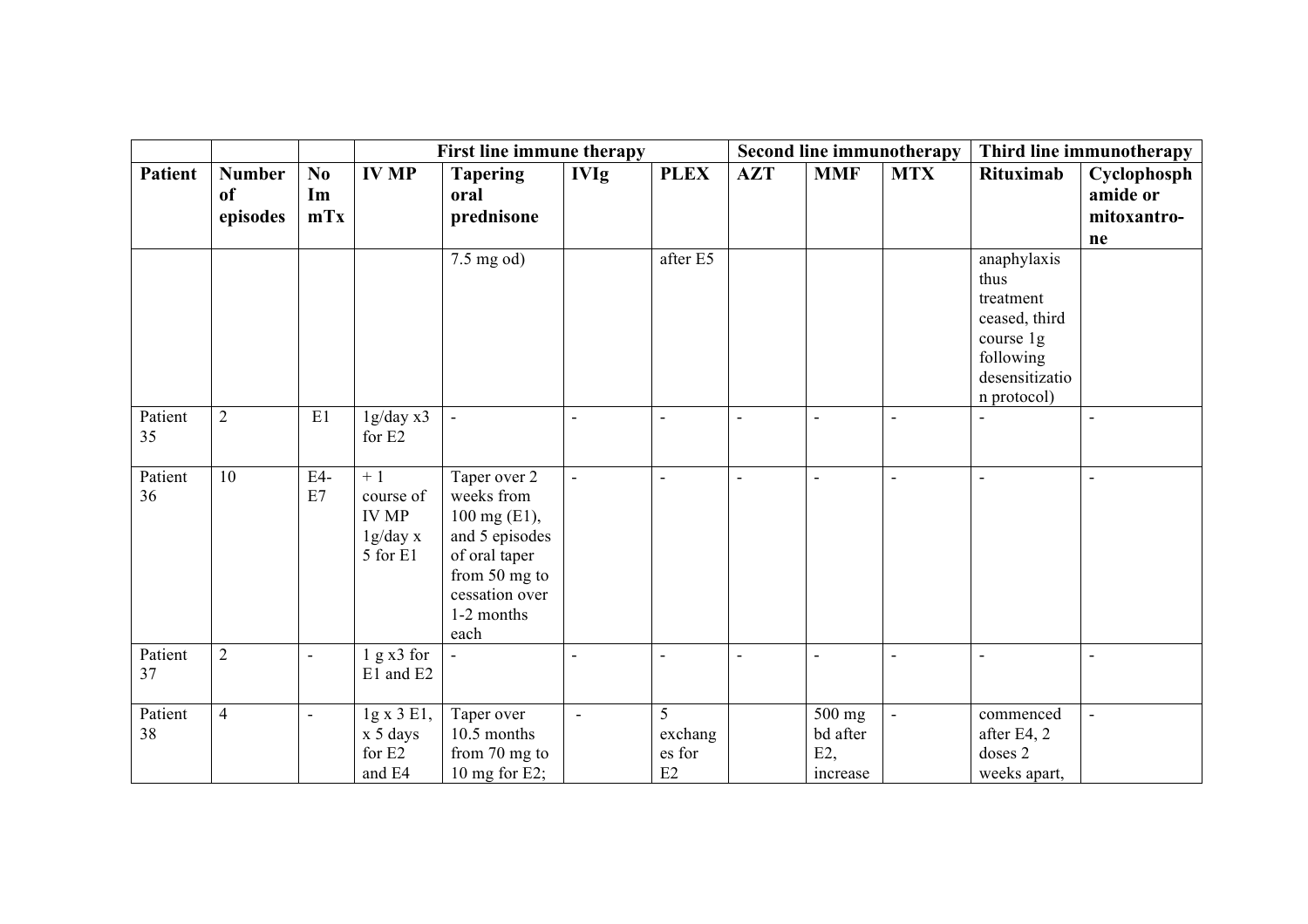|                |                                 |                                     |                                          | <b>First line immune therapy</b>                                                                                                                                                                                       |                |             |                                                                                               |                                                                                               | <b>Second line immunotherapy</b>                                                                | Third line immunotherapy                      |                                              |
|----------------|---------------------------------|-------------------------------------|------------------------------------------|------------------------------------------------------------------------------------------------------------------------------------------------------------------------------------------------------------------------|----------------|-------------|-----------------------------------------------------------------------------------------------|-----------------------------------------------------------------------------------------------|-------------------------------------------------------------------------------------------------|-----------------------------------------------|----------------------------------------------|
| <b>Patient</b> | <b>Number</b><br>of<br>episodes | $\mathbf{N}\mathbf{0}$<br>Im<br>mTx | <b>IV MP</b>                             | <b>Tapering</b><br>oral<br>prednisone                                                                                                                                                                                  | <b>IVIg</b>    | <b>PLEX</b> | <b>AZT</b>                                                                                    | <b>MMF</b>                                                                                    | <b>MTX</b>                                                                                      | Rituximab                                     | Cyclophosph<br>amide or<br>mitoxantro-<br>ne |
|                |                                 |                                     |                                          | then increased<br>to 75 mg and<br>weaned to 7.5<br>mg over 2.8<br>months for E3<br>and continued<br>for $3.5$<br>months, then<br>increased to 25<br>mg and<br>weaned to<br>cessation over<br>10 months<br>following E4 |                |             |                                                                                               | d to 1 g<br>bd in 5<br>days,<br>continue<br>d for<br>16.2 m<br>until<br><b>RTX</b><br>started |                                                                                                 | relapse free<br>for $21$<br>months to<br>date |                                              |
| Patient<br>39  | 10                              | E1                                  | $+6$<br>courses of<br>1g/day x<br>3 days | maintenance<br>prednisone for<br>55 months                                                                                                                                                                             | $\blacksquare$ | ÷           | for $14$<br>months<br>(ceased<br>seconda<br>ry to<br>rash and<br>breakthr<br>ough<br>relapses | for $10$<br>months<br>(ongoin<br>g)                                                           | for $12$<br>months<br>(ceased<br>secondary<br>to<br>intoleranc<br>e and<br>ongoing<br>relapses) | ÷,                                            | $\overline{a}$                               |
| Patient<br>40  | $\overline{2}$                  |                                     | 1g/day x<br>5 for E1<br>and E2           | $\blacksquare$                                                                                                                                                                                                         | $\overline{a}$ | L,          | $\overline{a}$                                                                                |                                                                                               | $\overline{a}$                                                                                  | $\overline{a}$                                |                                              |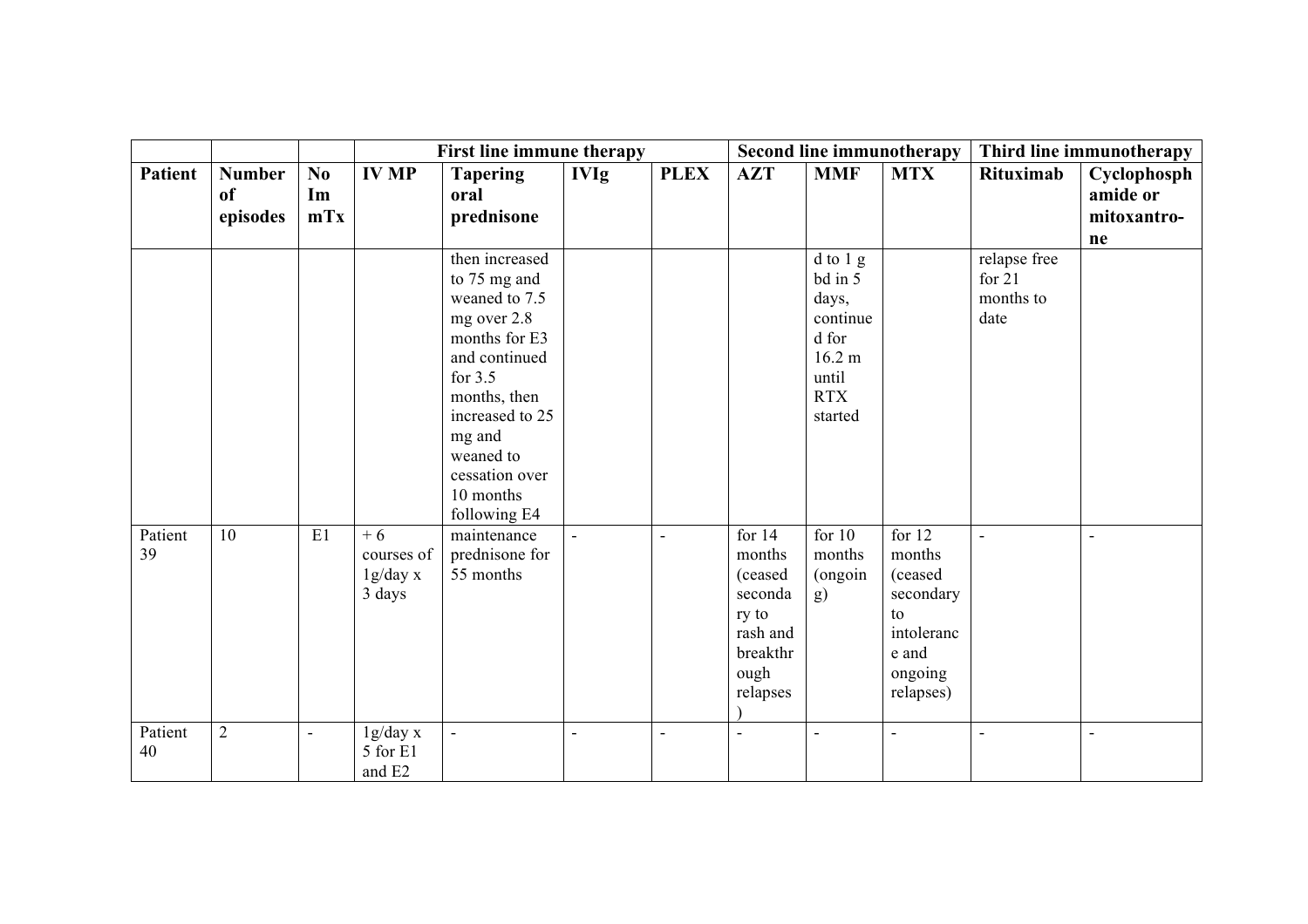|                |                                 |                                     |                              | <b>First line immune therapy</b>                                                                                                                                                                |                          |             |                                                                                                                                               |            | <b>Second line immunotherapy</b> | Third line immunotherapy |                                              |
|----------------|---------------------------------|-------------------------------------|------------------------------|-------------------------------------------------------------------------------------------------------------------------------------------------------------------------------------------------|--------------------------|-------------|-----------------------------------------------------------------------------------------------------------------------------------------------|------------|----------------------------------|--------------------------|----------------------------------------------|
| <b>Patient</b> | <b>Number</b><br>of<br>episodes | $\mathbf{N}\mathbf{0}$<br>Im<br>mTx | <b>IV MP</b>                 | <b>Tapering</b><br>oral<br>prednisone                                                                                                                                                           | <b>IVIg</b>              | <b>PLEX</b> | <b>AZT</b>                                                                                                                                    | <b>MMF</b> | <b>MTX</b>                       | <b>Rituximab</b>         | Cyclophosph<br>amide or<br>mitoxantro-<br>ne |
| Patient<br>41  | $\overline{3}$                  |                                     | $1g \times 3$ for<br>$E1-E3$ | Taper over 20<br>months from<br>70 mg od to 5<br>mg od with<br>increased<br>doses at<br>relapses                                                                                                | $\overline{\phantom{a}}$ | ÷,          | $\blacksquare$                                                                                                                                |            | L,                               | $\blacksquare$           |                                              |
| Patient<br>42  | $\overline{2}$                  | E1                                  | $\sim$                       | Taper over 3<br>weeks from 50<br>mg od for E2,<br>taper over 10<br>days from 50<br>md od for E3                                                                                                 | ä,                       | ÷,          | $\blacksquare$                                                                                                                                |            | Ē,                               | $\sim$                   |                                              |
| Patient<br>43  | $\overline{2}$                  |                                     | 1g/day x<br>3 for E1         | Taper over 3.5<br>months from<br>50 mg od with<br>relapse at 5 mg<br>od prompting<br>increase to<br>10mg od<br>which he<br>continued on<br>for 12 months<br>(ongoing at<br>latest follow<br>up) | ÷,                       | ÷,          | $25 \text{ mg}$<br>bd and<br>increasi<br>ng to<br>2mg/kg<br>in<br>divided<br>daily<br>doses<br>(TPMT)<br>heterozy<br>gote),<br>ceased<br>in 1 |            | Ĭ.                               |                          | L,                                           |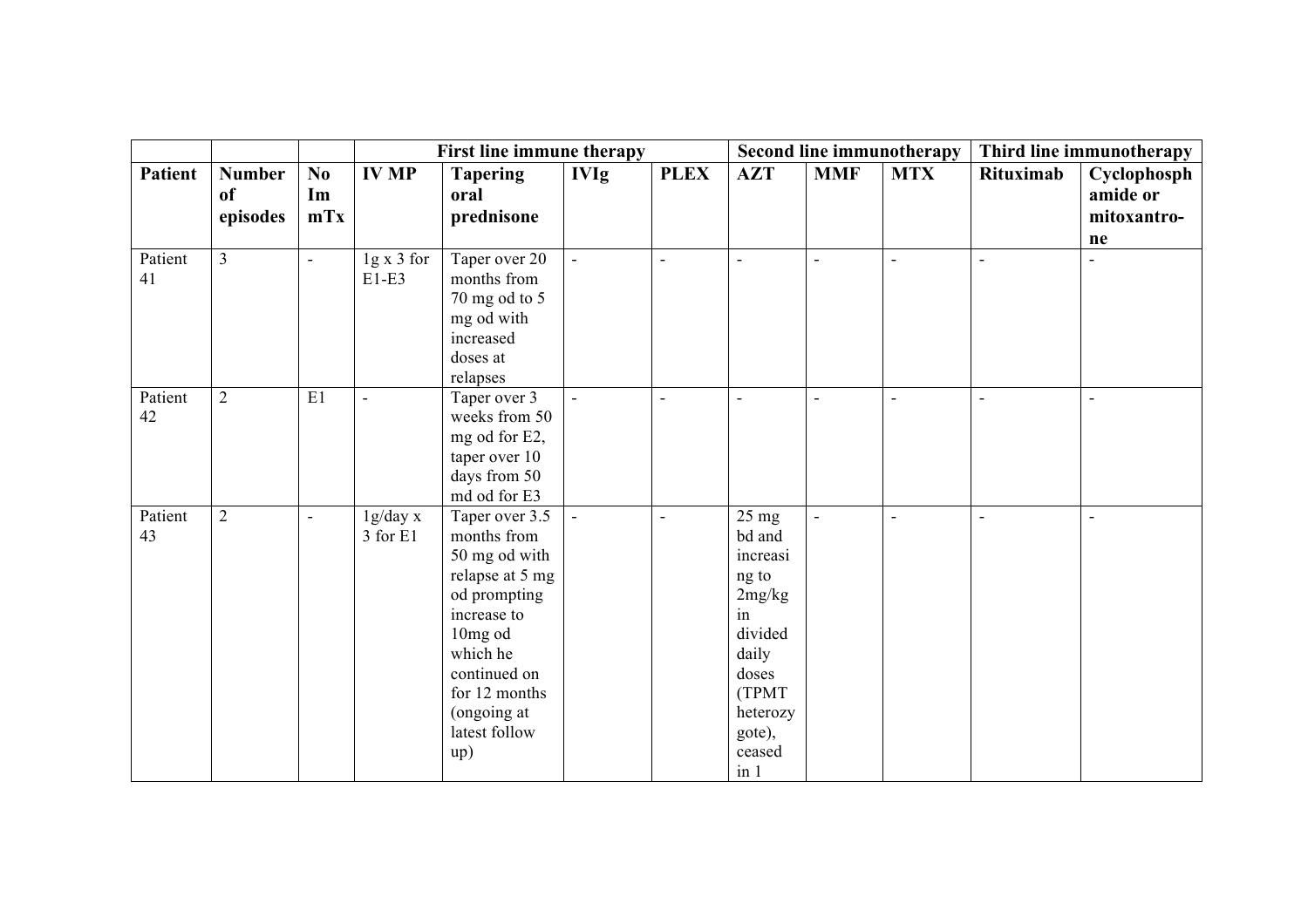|                |                                 |                                |                                                       | First line immune therapy                                                              |                          |                                                   |                                                                                                                     |                                                                                                      | <b>Second line immunotherapy</b> | Third line immunotherapy                                                  |                                              |
|----------------|---------------------------------|--------------------------------|-------------------------------------------------------|----------------------------------------------------------------------------------------|--------------------------|---------------------------------------------------|---------------------------------------------------------------------------------------------------------------------|------------------------------------------------------------------------------------------------------|----------------------------------|---------------------------------------------------------------------------|----------------------------------------------|
| <b>Patient</b> | <b>Number</b><br>of<br>episodes | N <sub>0</sub><br>Im<br>mTx    | <b>IV MP</b>                                          | <b>Tapering</b><br>oral<br>prednisone                                                  | <b>IVIg</b>              | <b>PLEX</b>                                       | <b>AZT</b>                                                                                                          | <b>MMF</b>                                                                                           | <b>MTX</b>                       | Rituximab                                                                 | Cyclophosph<br>amide or<br>mitoxantro-<br>ne |
|                |                                 |                                |                                                       |                                                                                        |                          |                                                   | month<br>seconda<br>ry to<br>intolera<br>nce                                                                        |                                                                                                      |                                  |                                                                           |                                              |
| Patient<br>44  | 10                              | $E1-3$<br>and<br>$\mathrm{E}8$ | 1g/day x5<br>$(E5)$ and<br>x 3 (E6,<br>E8, E10)       | Taper over 6<br>weeks from 25<br>mg od                                                 | ä,                       | ÷,                                                |                                                                                                                     |                                                                                                      | $\blacksquare$                   | $+1000$ mg<br>and 500 mg<br>IV 2 weeks<br>apart with<br>$10^{th}$ episode |                                              |
| Patient<br>45  | $\overline{2}$                  | E1<br>and<br>$\rm E2$          | $\overline{a}$                                        | $\overline{\phantom{a}}$                                                               | $\overline{a}$           | $\blacksquare$                                    |                                                                                                                     |                                                                                                      | $\sim$                           |                                                                           |                                              |
| Patient<br>46  | $\overline{4}$                  | 1                              | $+2$<br>courses x<br>3 days<br>each (E1<br>and $E2$ ) | Taper over 3<br>months from<br>75 mg od then<br>slow wean<br>over 6 months<br>after E3 | $\overline{\phantom{a}}$ | $+5$<br>exchang<br>es in<br>one<br>week for<br>E3 | Comme<br>nced<br>after E3.<br>ceased<br>seconda<br>ry to<br>intolera<br>nce and<br>started<br><b>MMF</b><br>instead | $1$ g bd<br>for $33$<br>months<br>(ceased<br>as<br>relapse<br>free and<br>planning<br>pregnan<br>cy) | $\overline{\phantom{a}}$         | $\sim$                                                                    |                                              |
| Patient<br>47  | $\overline{2}$                  |                                | 1g/day x<br>3 days E1<br>and E2                       | Taper over one<br>month from 60<br>mg for E1,                                          | ÷,                       | L,                                                |                                                                                                                     |                                                                                                      |                                  |                                                                           |                                              |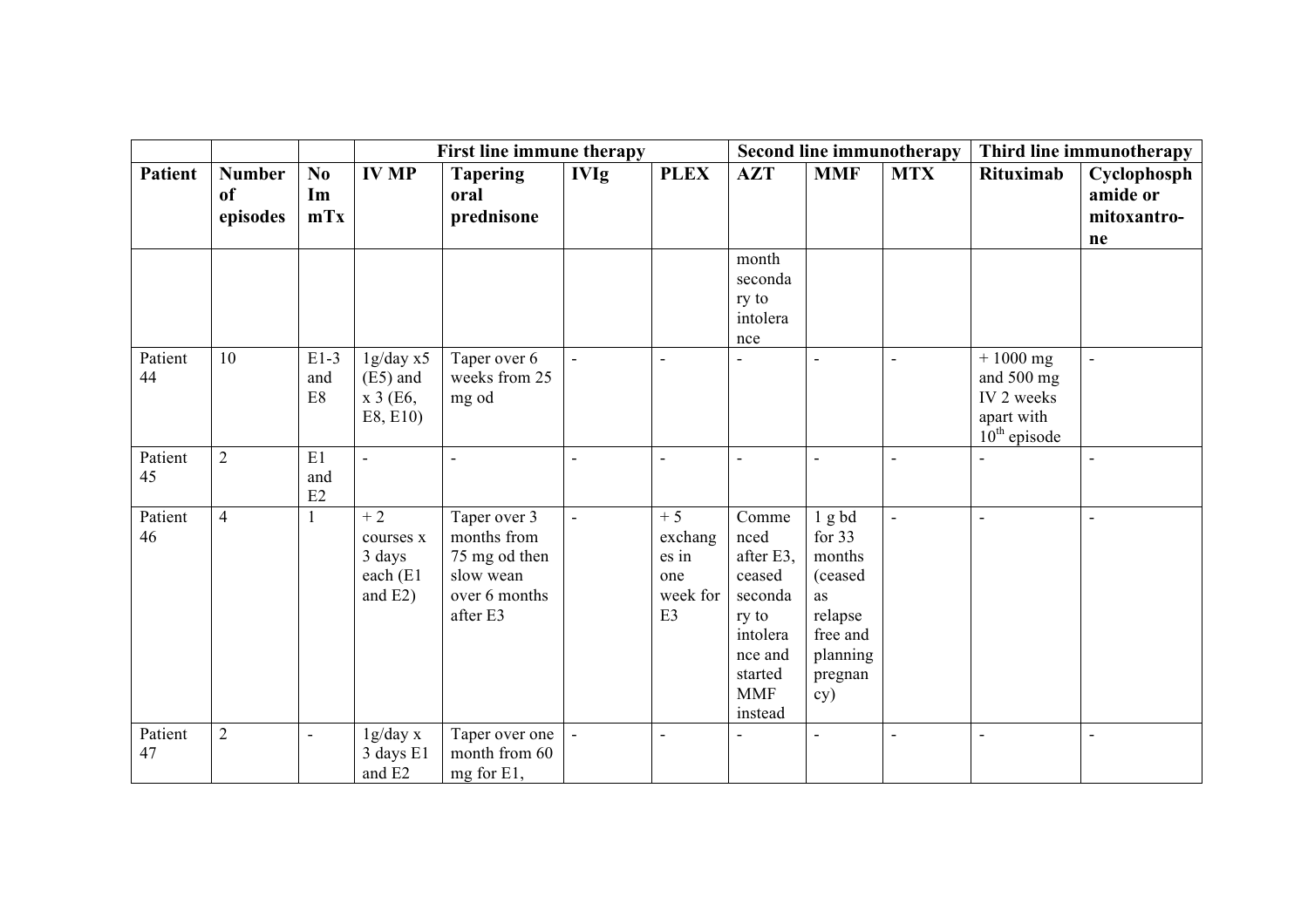|               |                                            |                 | <b>First line immune therapy</b>                                                        |                                                                                                                        |                |                                |                                                               |                                               | <b>Second line immunotherapy</b> | Third line immunotherapy                                                       |                                                                                                     |
|---------------|--------------------------------------------|-----------------|-----------------------------------------------------------------------------------------|------------------------------------------------------------------------------------------------------------------------|----------------|--------------------------------|---------------------------------------------------------------|-----------------------------------------------|----------------------------------|--------------------------------------------------------------------------------|-----------------------------------------------------------------------------------------------------|
| Patient       | <b>Number</b><br><sub>of</sub><br>episodes | No<br>Im<br>mTx | <b>IV MP</b>                                                                            | <b>Tapering</b><br>oral<br>prednisone                                                                                  | <b>IVIg</b>    | <b>PLEX</b>                    | <b>AZT</b>                                                    | <b>MMF</b>                                    | <b>MTX</b>                       | Rituximab                                                                      | Cyclophosph<br>amide or<br>mitoxantro-<br>ne                                                        |
|               |                                            |                 |                                                                                         | taper over 12<br>months from<br>60 mg from E2                                                                          |                |                                |                                                               |                                               |                                  |                                                                                |                                                                                                     |
| Patient<br>48 | $\overline{2}$                             | $\sim$          | 3 day<br>course<br>after E1<br>and E2                                                   | Taper over 6<br>weeks from 50<br>mg od for E1,<br>on 10 mg od<br>following E2,<br>taper over 9<br>months to 4<br>mg od |                | 5<br>exchang<br>es after<br>E1 | started<br>on 50<br>mg bd<br>after E2<br>but not<br>tolerated | 1 g bd<br>ongoing<br>(now for<br>8<br>months) |                                  | 1g x 2<br>infusions<br>after E2,<br>relapse free 7<br>months down<br>the track |                                                                                                     |
| Patient<br>49 | 5                                          | $\blacksquare$  | 1g/day x<br>5 (thrice)<br>following<br>E3, and<br>once/<br>episode<br>for E4<br>and E5) | Taper over 2<br>weeks from 50<br>mg for $E$ 1,2,3                                                                      |                | ÷                              | $\blacksquare$                                                |                                               | ÷,                               | $\blacksquare$                                                                 | 125 mg qid IV<br>for 12 days,<br>then single<br>infusion 1.25<br>months later<br>(for E3 and<br>E4) |
| Patient<br>50 | 5                                          | $\blacksquare$  | 1g/day x<br>$3(E2-4)$                                                                   | $40$ mg od<br>tapered to<br>maintenance<br>12.5 mg (25)<br>months and<br>ongoing)                                      | L,             | ÷,                             | $\overline{\phantom{a}}$                                      | 1 g bd<br>since<br>after E4                   | ÷,                               | 3 doses 500<br>$mg-1$ g<br>each in 14<br>months                                |                                                                                                     |
| Patient<br>51 | $\overline{3}$                             | $\sim$          | 1g/day x<br>$3(E1-E3)$                                                                  | $\sim$                                                                                                                 | $\overline{a}$ | ÷,                             | $\blacksquare$                                                |                                               | ä,                               | $\overline{a}$                                                                 |                                                                                                     |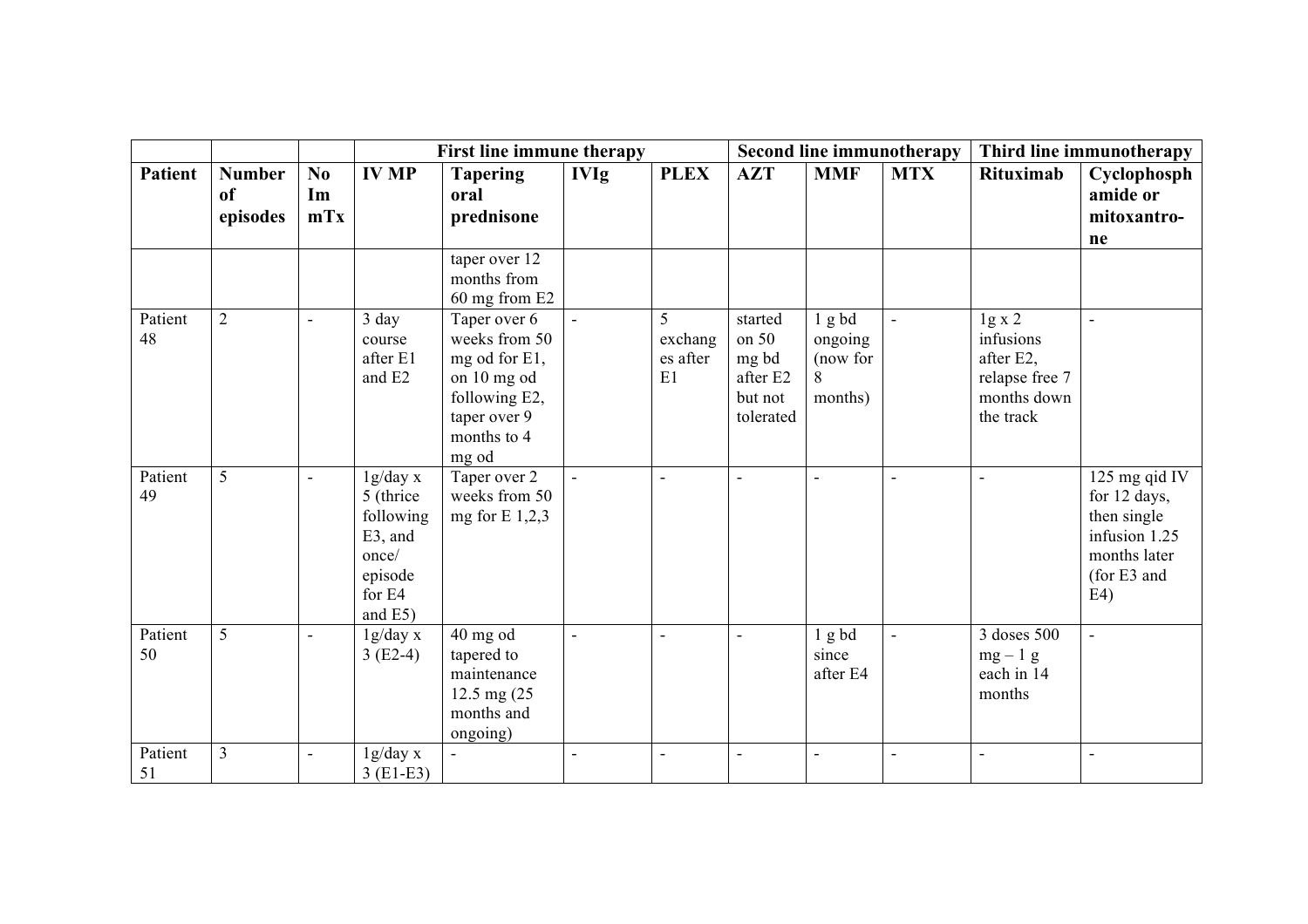|                |                                 |                        |                                | First line immune therapy                         |                                                                                                                                                                                                                                                                                |                |                |                | <b>Second line immunotherapy</b> | Third line immunotherapy |                                              |
|----------------|---------------------------------|------------------------|--------------------------------|---------------------------------------------------|--------------------------------------------------------------------------------------------------------------------------------------------------------------------------------------------------------------------------------------------------------------------------------|----------------|----------------|----------------|----------------------------------|--------------------------|----------------------------------------------|
| <b>Patient</b> | <b>Number</b><br>of<br>episodes | $\bf{No}$<br>Im<br>mTx | <b>IV MP</b>                   | <b>Tapering</b><br>oral<br>prednisone             | <b>IVIg</b>                                                                                                                                                                                                                                                                    | <b>PLEX</b>    | <b>AZT</b>     | <b>MMF</b>     | <b>MTX</b>                       | Rituximab                | Cyclophosph<br>amide or<br>mitoxantro-<br>ne |
| Patient<br>52  | $\overline{2}$                  | $\blacksquare$         | 1g/day x<br>$5$ (E1 and<br>E2) | $\overline{\phantom{0}}$                          | $+6$<br>weekly<br><b>IVIg</b><br>(27.5)<br>g/month)<br>increased<br>in<br>frequency<br>to $4$<br>weekly on<br>second<br>episode of<br><b>UON</b><br>(over 60)<br>months as<br>treated for<br>pre-<br>existing<br>autoimmu<br>ne<br>encephalit<br>is; $36$<br>months<br>for ON) | $\overline{a}$ | $\blacksquare$ | $\sim$         | $\overline{a}$                   | $\sim$                   | $\blacksquare$                               |
| Patient<br>53  | 6                               | $\rm E1$<br>and<br>E2  | 1g/day x<br>$3(E4-6)$          | Taper over one<br>month from 75<br>mg od $(E3,5,$ | $\blacksquare$                                                                                                                                                                                                                                                                 | $\sim$         | $\blacksquare$ | $\blacksquare$ | $\overline{a}$                   | $\sim$                   | $\overline{\phantom{a}}$                     |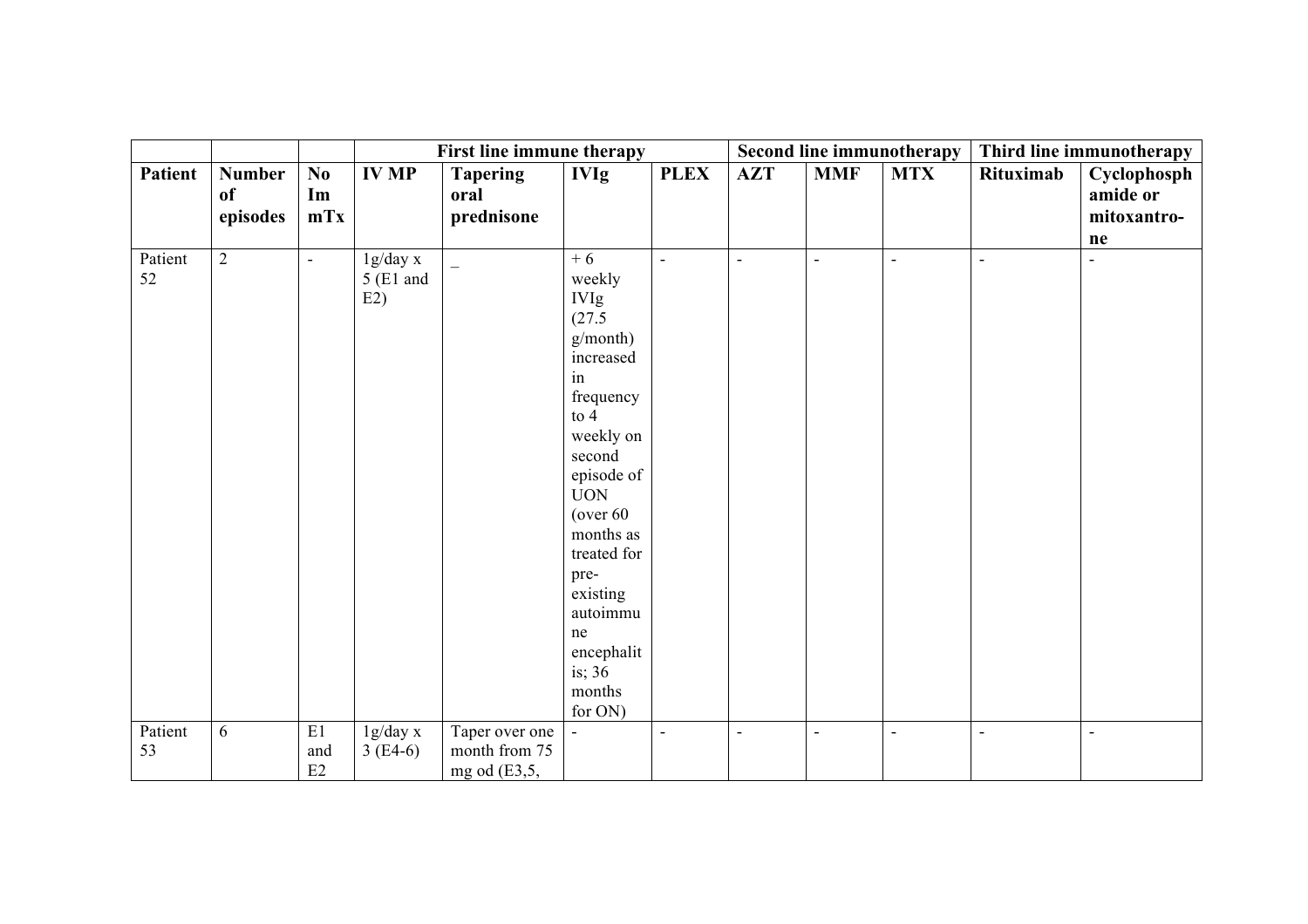|                |                                 |                                     |                                                                                                     | First line immune therapy                                                                                                                                |                          |                | Second line immunotherapy                                                          | Third line immunotherapy |                          |                |                                                                                          |
|----------------|---------------------------------|-------------------------------------|-----------------------------------------------------------------------------------------------------|----------------------------------------------------------------------------------------------------------------------------------------------------------|--------------------------|----------------|------------------------------------------------------------------------------------|--------------------------|--------------------------|----------------|------------------------------------------------------------------------------------------|
| <b>Patient</b> | <b>Number</b><br>of<br>episodes | $\mathbf{N}\mathbf{0}$<br>Im<br>mTx | <b>IV MP</b>                                                                                        | <b>Tapering</b><br>oral<br>prednisone                                                                                                                    | <b>IVIg</b>              | <b>PLEX</b>    | <b>AZT</b>                                                                         | <b>MMF</b>               | <b>MTX</b>               | Rituximab      | Cyclophosph<br>amide or<br>mitoxantro-<br>ne                                             |
|                |                                 |                                     |                                                                                                     | and 6), and<br>over 5 days for<br>E4                                                                                                                     |                          |                |                                                                                    |                          |                          |                |                                                                                          |
| Patient<br>54  | $\overline{2}$                  | E1<br>and<br>E2                     | $\blacksquare$                                                                                      | $\overline{\phantom{a}}$                                                                                                                                 | $\blacksquare$           | $\overline{a}$ | $\blacksquare$                                                                     | $\sim$                   | $\overline{a}$           | $\mathbf{r}$   | $\overline{a}$                                                                           |
| Patient<br>55  | $\overline{2}$                  |                                     | 1g/day x<br>3 for E1<br>and E2                                                                      | Taper over<br>10 days from<br>50 md od for<br>E1; E2 treated<br>with 50 mg od<br>with slow<br>taper over 15.5<br>months and<br>maintenance 3<br>mg po od | $\overline{\phantom{a}}$ | $\blacksquare$ | $\blacksquare$                                                                     | $\blacksquare$           | $\blacksquare$           | $\blacksquare$ | $\blacksquare$                                                                           |
| Patient<br>56  | $\overline{3}$                  | $\blacksquare$                      | 1g/day x<br>5 for E1,<br>$x 3$ for<br>E2, and<br>pulsed<br>with<br>mitoxantr<br>one once<br>a month |                                                                                                                                                          | $\blacksquare$           | $\blacksquare$ | $100$ mg<br>od<br>started<br>after E3<br>(ongoin<br>therapy<br>for $47$<br>months) | $\blacksquare$           | $\overline{\phantom{a}}$ | $\blacksquare$ | $20$ mg IV<br>mitoxantrone<br>monthly for 3<br>months (with<br>pulsed IV MP)<br>after E3 |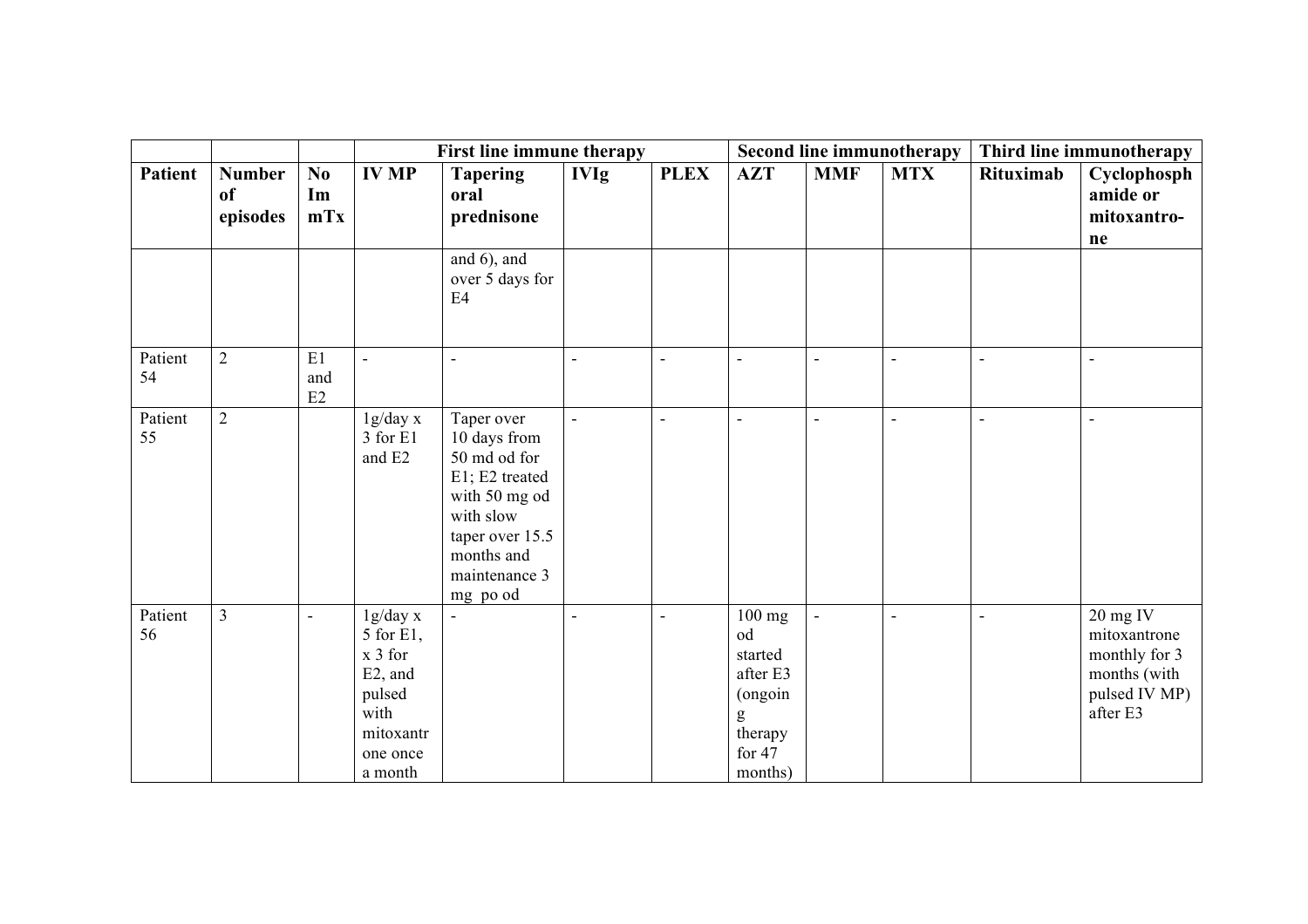|                |                     |                          |                         | <b>First line immune therapy</b> |             |                    |                | Second line immunotherapy | Third line immunotherapy |                           |                                            |
|----------------|---------------------|--------------------------|-------------------------|----------------------------------|-------------|--------------------|----------------|---------------------------|--------------------------|---------------------------|--------------------------------------------|
| <b>Patient</b> | <b>Number</b><br>of | No<br>Im                 | <b>IV MP</b>            | <b>Tapering</b><br>oral          | <b>IVIg</b> | <b>PLEX</b>        | <b>AZT</b>     | <b>MMF</b>                | <b>MTX</b>               | <b>Rituximab</b>          | Cyclophosph<br>amide or                    |
|                | episodes            | mTx                      |                         | prednisone                       |             |                    |                |                           |                          |                           | mitoxantro-                                |
|                |                     |                          |                         |                                  |             |                    |                |                           |                          |                           | ne                                         |
|                |                     |                          | for 3                   |                                  |             |                    |                |                           |                          |                           |                                            |
|                |                     |                          | months                  |                                  |             |                    |                |                           |                          |                           |                                            |
|                |                     |                          | after E3                |                                  |             |                    |                |                           |                          |                           |                                            |
| Patient<br>57  | 6                   | $\overline{\phantom{a}}$ | 1g/day x                | 2 relapses on                    |             | 5                  | $200$ mg<br>od | 500 mg<br>bd              | $\blacksquare$           |                           | 5 pulses over 9                            |
|                |                     |                          | $5$ (E1-3);<br>then for | attempts to<br>taper oral        |             | exchang<br>es with | (reduced       | mainten                   |                          |                           | months; month<br>1 500 mg/m <sup>2</sup> , |
|                |                     |                          | 40                      | prednisone so                    |             | E2                 | to $150$       | ance 6                    |                          |                           | month 2 750                                |
|                |                     |                          | months                  | continued with                   |             |                    | mg od          | months                    |                          |                           | $mg/m^2$ , month                           |
|                |                     |                          | had a                   | slow taper for                   |             |                    | due to         | and                       |                          |                           | $3/6/9$ 1g/m <sup>2</sup>                  |
|                |                     |                          | monthly                 | 10 months                        |             |                    | nausea)        | ongoing                   |                          |                           |                                            |
|                |                     |                          | IV pulse                | prior to                         |             |                    | for $34$       |                           |                          |                           |                                            |
|                |                     |                          | $(300g)$ to             | cessation                        |             |                    | months,        |                           |                          |                           |                                            |
|                |                     |                          | $1g/mol$ )              |                                  |             |                    | then           |                           |                          |                           |                                            |
|                |                     |                          |                         |                                  |             |                    | changed        |                           |                          |                           |                                            |
|                |                     |                          |                         |                                  |             |                    | to MMF         |                           |                          |                           |                                            |
|                |                     |                          |                         |                                  |             |                    | due to         |                           |                          |                           |                                            |
|                |                     |                          |                         |                                  |             |                    | ongoing        |                           |                          |                           |                                            |
|                |                     |                          |                         |                                  |             |                    | relapses       |                           |                          |                           |                                            |
| Patient        | 5                   |                          | 1g/day x                |                                  |             | ÷,                 |                | 500 mg                    | $10 \text{ mg}$          | $1000$ mg x 2             |                                            |
| 58             |                     |                          | 3 E1-E5                 | Taper over 3<br>months from      |             |                    |                | bd                        | weekly                   | infusions                 |                                            |
|                |                     |                          |                         | 60 mg od for                     |             |                    |                | commen<br>ced after       | commend<br>ed after      | after E4,<br>with further |                                            |
|                |                     |                          |                         | E1, taper over                   |             |                    |                | E5,                       | $E2$ , and               | relapse 8                 |                                            |
|                |                     |                          |                         | 6 months from                    |             |                    |                | increase                  | continued                | months later              |                                            |
|                |                     |                          |                         | 60 mg od to 10                   |             |                    |                | d to                      | for $6$                  |                           |                                            |
|                |                     |                          |                         | mg od for E2,                    |             |                    |                | 1500                      | months                   |                           |                                            |
|                |                     |                          |                         | maintained at                    |             |                    |                | mg bd                     | with 2                   |                           |                                            |